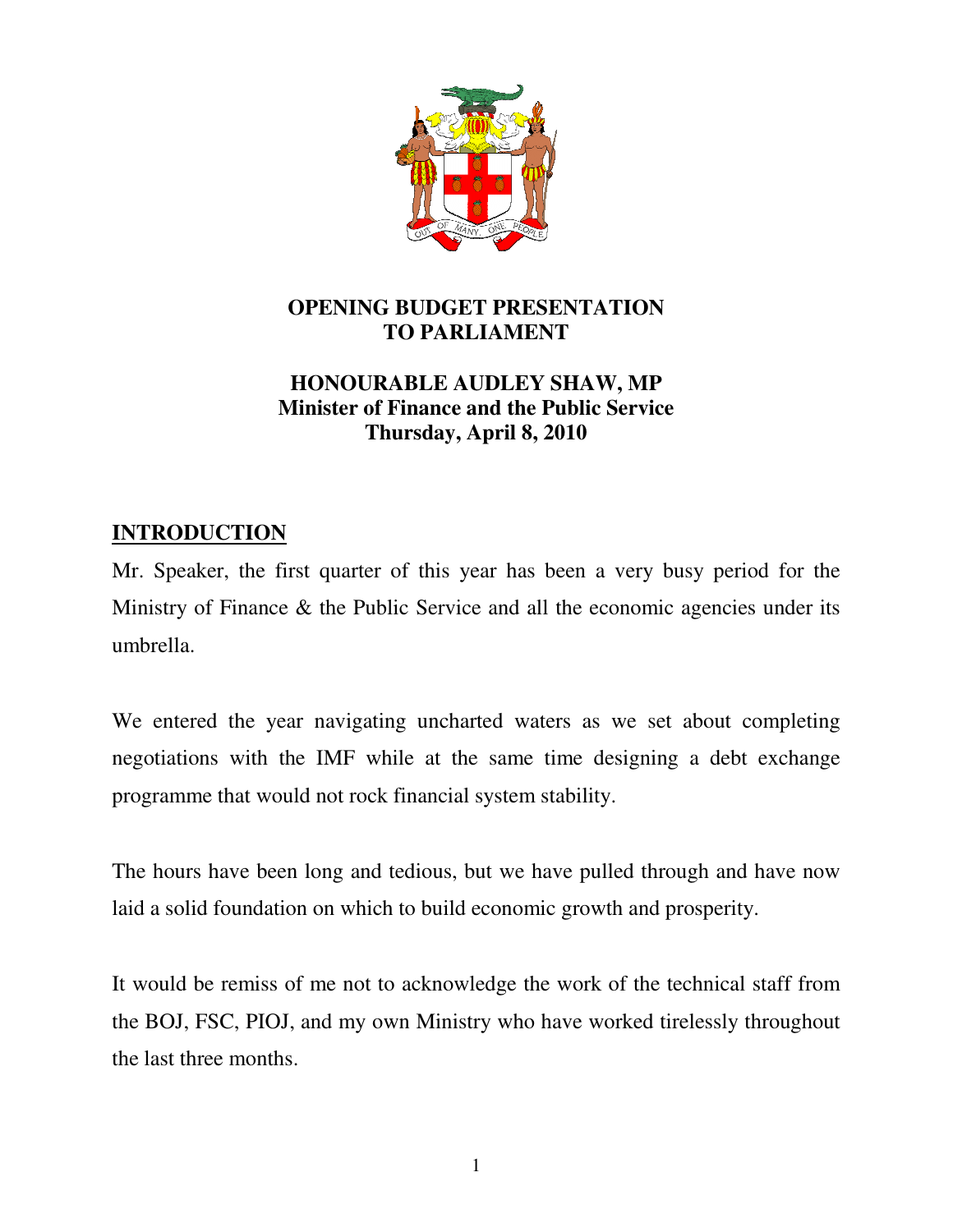Mr. Speaker, within 8 days of the new financial year all have managed to present to the House the preliminary macroeconomic outturn for FY 2009/10 and projections for 2010/11.

Mr. Speaker, in terms of the structure of the presentation the approach will be as follows:

- 1. I will provide an overview of the macroeconomic performance of the country for 2009/10 against the backdrop of the global economy.
- 2. Fiscal Outturn 2009/10 and projections 2010/11.
- 3. Next, the Medium Term Economic Programme (2010/11-2013/14) in the context of the Standby Agreement with the IMF will be reviewed.
- 4. Highlights of the Expenditure Budget for 2010/11 will then be outlined.
- 5. Financing the Budget 2010/11.
- 6. I will speak on specific measures on Tax Administration and Tax Compliance and laying the foundation for growth.
- 7. I will close with a discussion on building the foundation for prosperity.

Mr. Speaker, at the outset of this presentation, let me take the opportunity of saying to the people of Jamaica, that we understand the many difficulties that we face.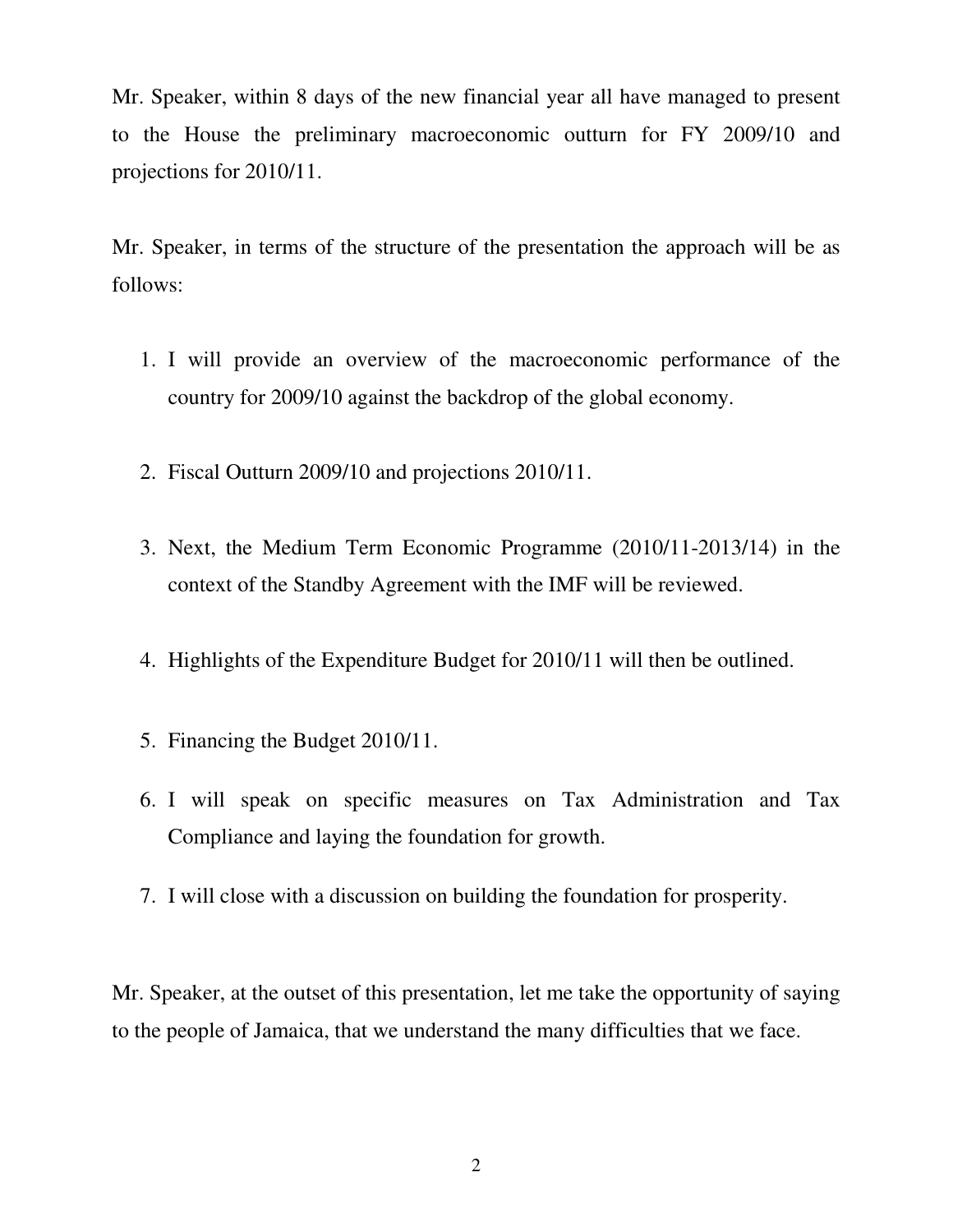From the problem of bad roads to inadequate water supply systems, to increased joblessness in part as a result of world conditions, to reduced purchasing power.

For too long, we have:

- Created generations of people who are used to spending but have no idea of creating wealth;
- Entertained the view that wage increases have no bearing on productivity increases;
- Laboured under the mistaken belief that real wealth can be created as we continue to borrow more while recording annual declines in productivity growth;
- Falsely assumed that we can continue to have annual growth in our Budget without a commensurate growth in our output as a country – our GDP;
- Ignored tax cheats, tax evaders and instead, borrowed more and more money to finance the National Budget.

The result of all this has been disastrous for our economy. While other Caribbean islands have per capita incomes at between US\$8,000 and US\$16,000, Jamaica is still hobbling along at less than US\$5,000. While their economies have grown at between 4-12% annually, we have barely grown at 1.0 % per annum for the past 15 years.

Mr. Speaker, this is the background against which I speak today. This is the background against which the government has had to make serious and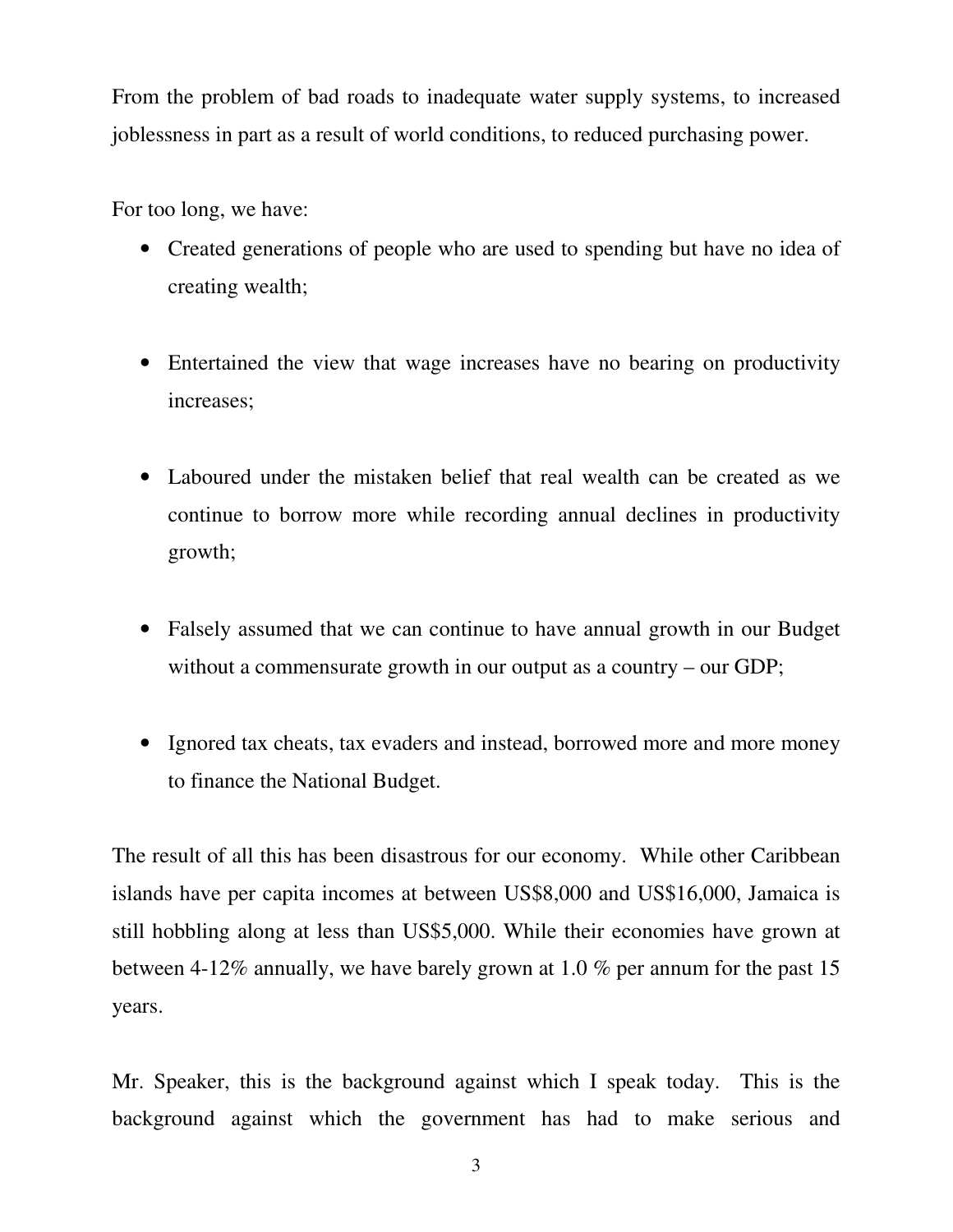fundamental changes to policies that, over time will put the economy on a path of growth and wealth creation.

It is now crunch time. For too long, we have talked but not acted on the fact that we can no longer afford to live beyond our means, and yet we have the capacity to so organize ourselves that in due course we can build the foundation for a better life.

- 1. 2009/10 was a difficult year:
	- we saw the full effects of the global recession.
	- Domestic demand was weak as unemployment grew, real income declined.
	- Remittance flows declined.
- 2. The revenue base of the government was weakened with the fall in bauxite/alumina export.
- 3. In order to adjust we have to undertake some significant adjustment measures to enhance revenue and cut expenditure.
- 4. The adjustment measures were difficult but could not have been avoided. No government likes to impose new taxes or to cut wages. The truth is, if we could have avoided it, we would have.

We took these serious and tough measures to secure the future of the country.

Our willingness to take tough measures, not popular, but necessary gave confidence to our development partners.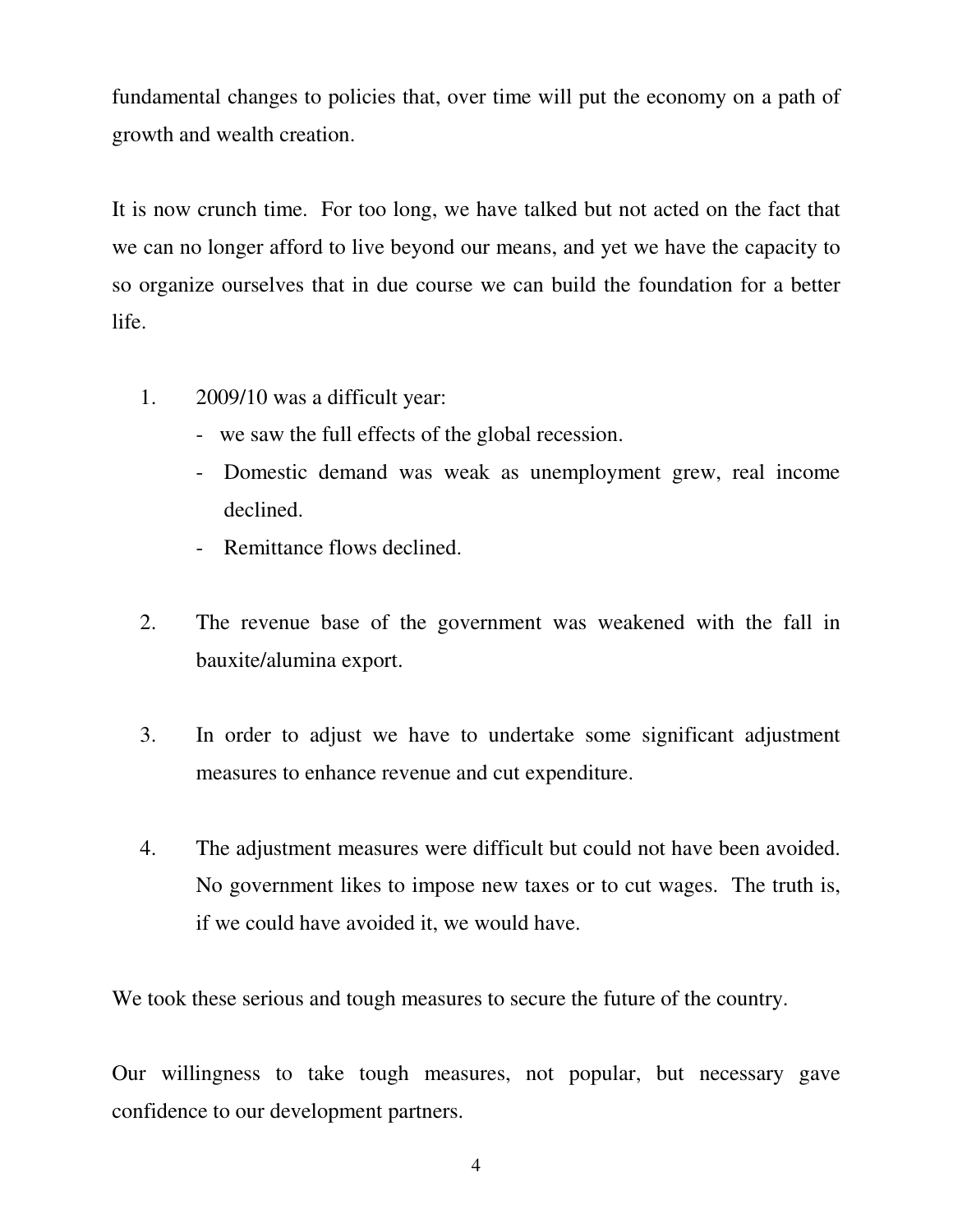Mr. Speaker, as we continue to turn the corner in the development journey of our country, we are now on an unprecedented path of bold initiative and firm commitment, to secure sustained growth and development for our country.

This historic moment in the economic life of our country comes within the context of early signs of recovery from what was the worst global economic crisis since World War II; it comes within the context of very grave economic challenges that have plagued this country for far too long; economic problems that, while exacerbated by the recent global economic crisis, started long before the crisis began, and could not be allowed to continue.

#### **1. MACROECONOMIC PERFORMANCE REVIEW - 2009/10**

Mr. Speaker, the global economic recovery generally continues to be encouraging:

- o The World Bank's most recent forecasts show that global GDP growth is projected at 2.7% for 2010. Developing countries (led by strong manufacturing growth in China and India) are expected to grow by 5.2%.
- o In 2011, growth is projected to be 3.2% and 5.8% for the world and developing countries, respectively.
- o In particular, growth in the Latin American and Caribbean region is projected at 3.1% and 3.6 % for 2010 and 2011, respectively.

The US economy continues to expand, despite a weaker first quarter 2010 due largely to adverse weather conditions there. Revised GDP estimates show that the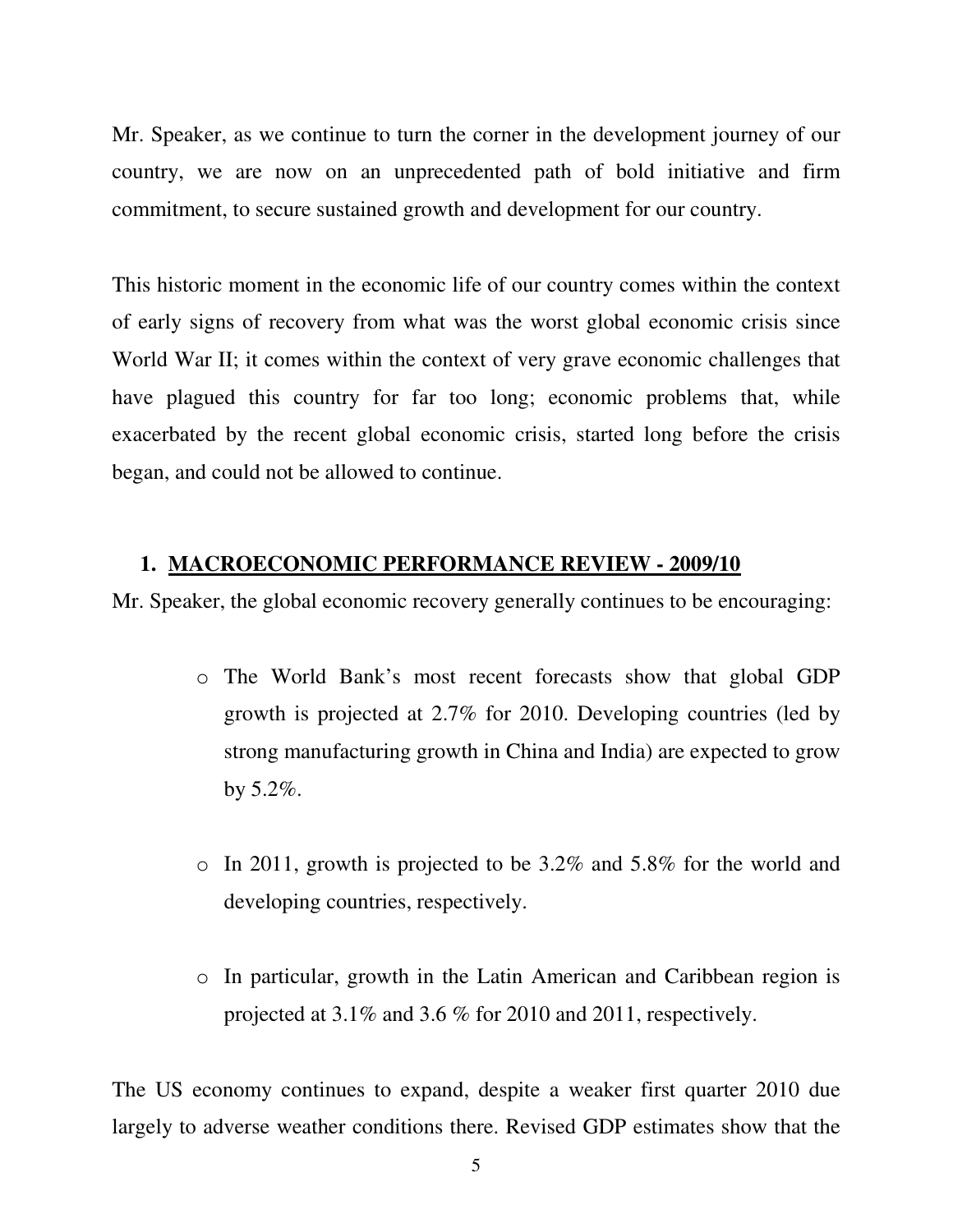US economy expanded by 5.9% in the December 2009 quarter relative to the previous estimate of 5.7%. The US leading economic index (LEI) rose consistently since November 2009, and this increase is consistent with forecasts for further economic expansion in the March 2010 quarter.

While there is consensus on global recovery some downside risks to this recovery remain:

- o There has been a significant buildup of debt in several developed economies as a result of stimulus measures implemented to combat the effects of the global crisis. This has led to unsustainable fiscal positions, and the resulting need to tighten fiscal policy.
- o It is deemed by many that the exit from stimulus programmes will begin towards the end of this calendar year, making the risk of a double dip recession higher in 2011 than in this current year.
- o The European Commission has advised that economic recovery in the European Union will remain fragile in 2010 as the debt crisis there looms large, led largely by the untenable fiscal position of Greece.
- o Consequently, the growth forecast remains unchanged at 0.7% in 2010 for both the EU region and the 16-nation euro zone.
- o The Greek debt crisis and worsening public finances in several other eurozone countries pose one of the biggest challenges to the European economic recovery, which contributed to recent volatility in the financial markets.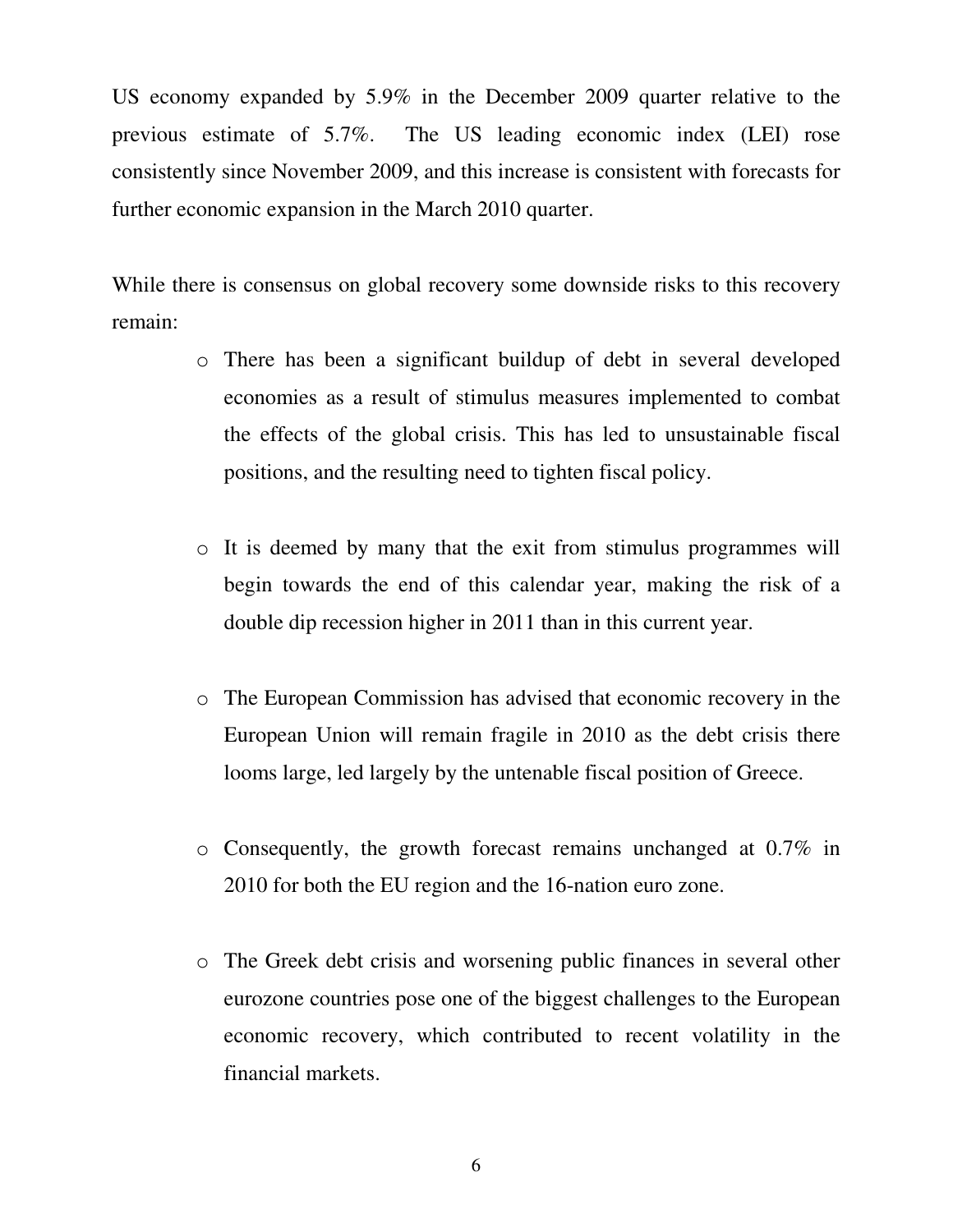# JAMAICAN ECONOMY

Mr. Speaker, Jamaica's economic outlook and the demand for GOJ Global bonds continue to be buoyed by news of multilateral support for Jamaica following the approval of the Standby Arrangement with the IMF, as well as the recent upgrades by the ratings agencies following the success of the Jamaica Debt Exchange (JDX).

# Inflation

- Inflation in 2009 was 10.2%, relative to 16.8% recorded in 2008.
- The latest data show that Headline Inflation, measured by the change in the Consumer Price Index (CPI), was 12.8% for FY2009/10 to February 2010.
- Inflation for the fiscal year to date was largely influenced by the passthrough of higher international commodity prices, mainly oil, and the impact of Government revenue measures in December 2009.
- Current projections are for the inflation rate to be approximately 13.5% for fiscal year 2009/10.

#### Growth

• For the calendar year 2009 it is estimated that the economy contracted by 2.7%, reflecting primarily weak external and domestic demand. The fall in external demand resulting from the global recession led to a significant reduction in exports. Falling real incomes, increased unemployment and reduced remittance flows led to weak domestic demand and lower consumption. Industries recording significant declines were Mining & Quarrying, Manufacture and Construction. However, Agriculture, Forestry & Fishing grew by  $12.1\%$ .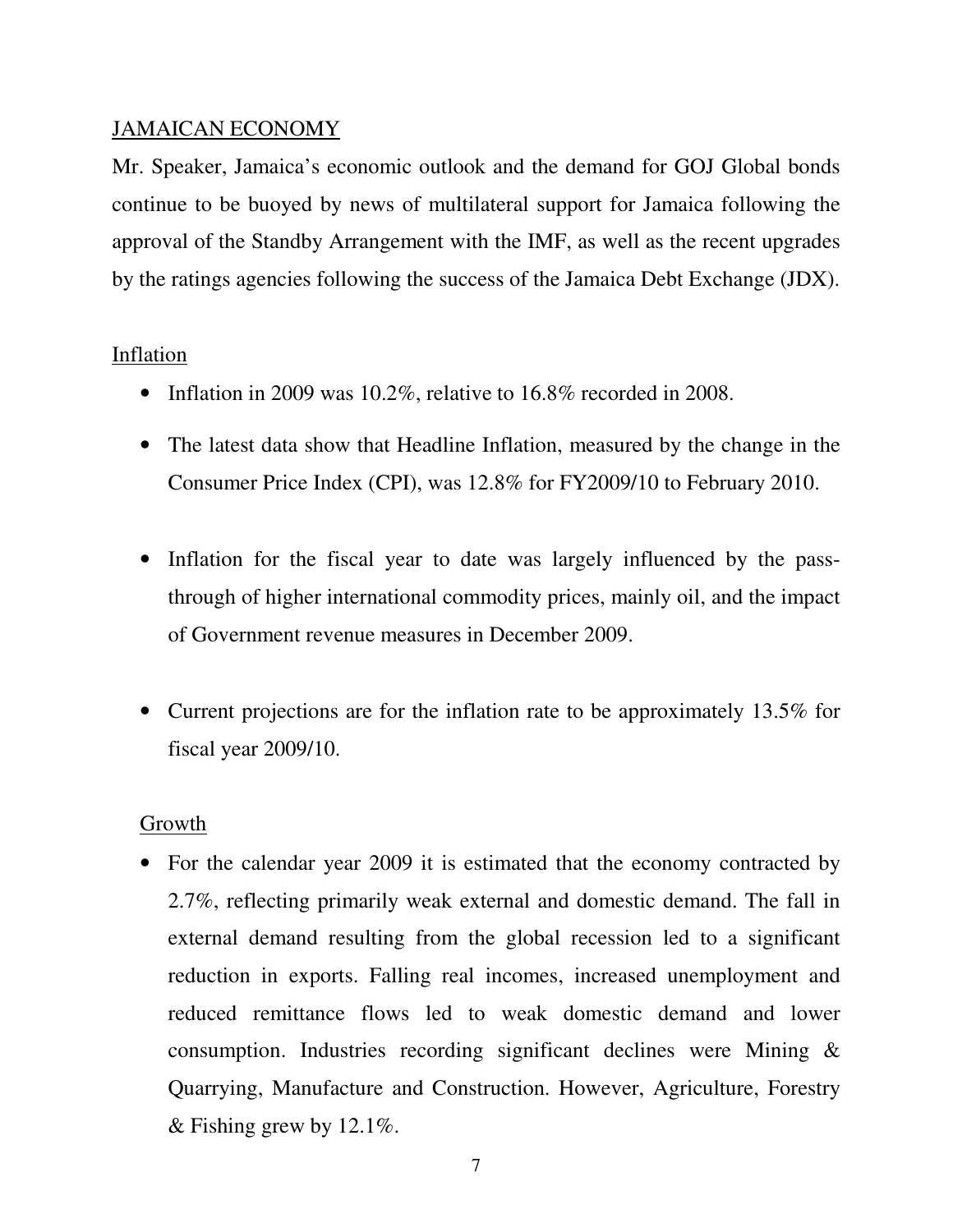• For the fiscal year 2009/10 it is estimated that the economy contracted 2.3%.

# Unemployment

- The unemployment rate increased from 10% in October 2008 to 11.6% in October 2009, due to the fallout from the global recession.
- With measures contained in our Economic Recovery Programme, which I will highlight shortly, we expect this trend in unemployment to reverse, as more jobs are created in the economy.

# Interest Rates

- At the end of March 2009, the interest rate on the BOJ 30-day REPO stood at 17.00 % and the 90-day at 18.00 %. Over the fiscal year, the BOJ eased its monetary policy stance in the context of positive trends in inflation as well as stability in the foreign exchange rate and lowered the interest rate on its instruments. By the end of the March 2010 the 30-day REPO stood at 10.00% and remaining tenors were removed from the menu of instruments.
- Concurrently the market responded to the signal of rate reduction sent by the BOJ and the average yields on the 3 and 6-month Treasury Bills also trended downwards moving from 20.51% and 21.77% respectively at the end of March 2009, to 15.95% and 16.80% respectively at the end of December 2009. At the March 24 2010 Treasury Bill auction, after the successful debt exchange, these market rates declined to 10.18% on the 3-month and 10.49% on the 6-month instruments.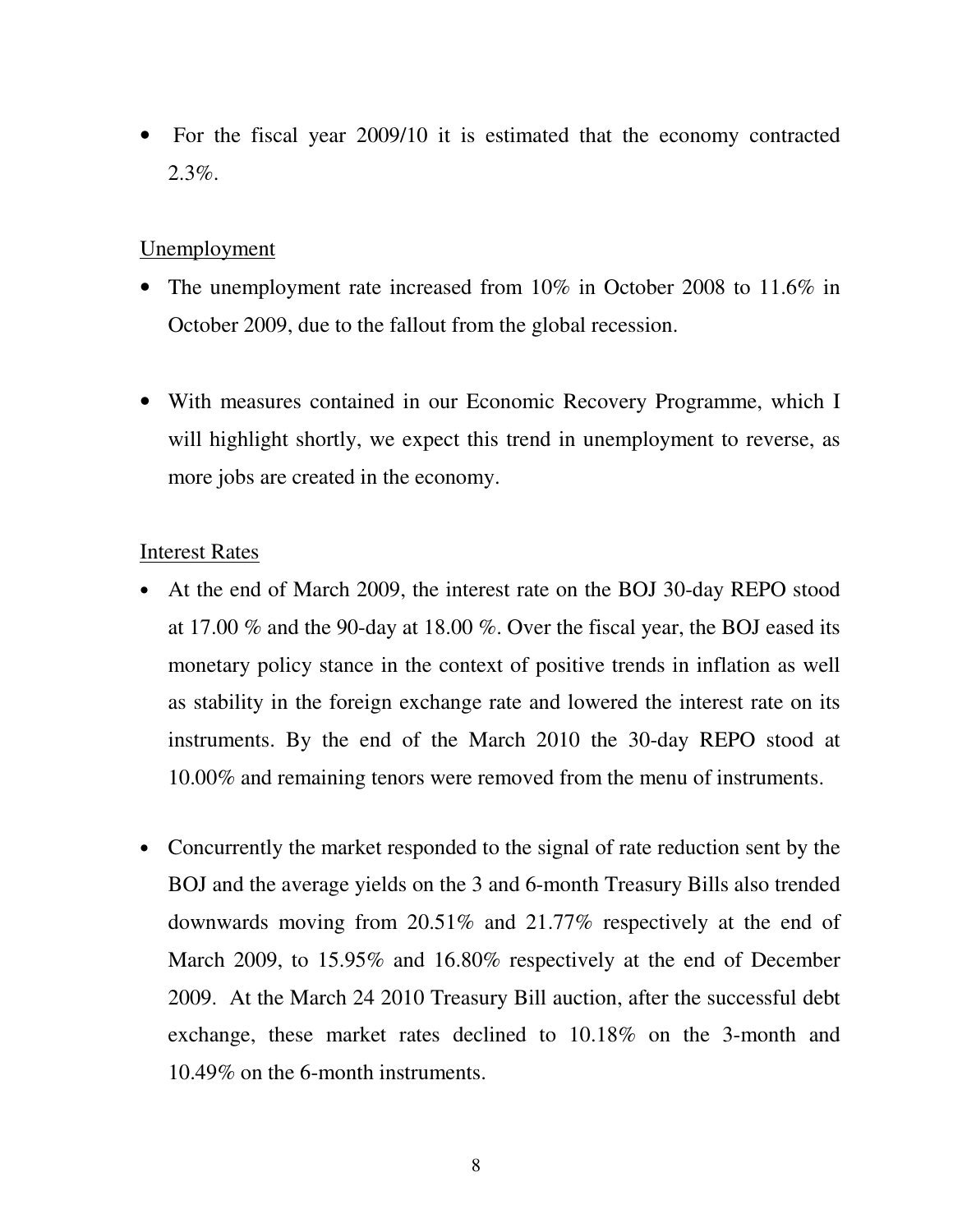• It is significant to note that these interest rates are the lowest they have been in 24 years.

Mr. Speaker, I wish to appeal to members of the financial sector. While the return to core banking activities is a process, the expectation, not just of Government but of the people of Jamaica, is that lending rates will be reduced more significantly so that much more affordable credit is made available to the people of this country who want to invest, produce, create jobs, earn foreign exchange and create wealth.

#### Exchange Rate

The Jamaica dollar has remained relatively stable in 2009, depreciating by 0.78%. Of significance is the fact that in recent weeks there has been a 0.58% **appreciation** moving from a high of J\$89.77 to the US dollar on February 18 down to J\$89.26 to the US dollar yesterday (April 7). This reflects the increasing confidence in the market and increased availability of foreign exchange due to the support from the multilateral institutions.

## Balance of Payments

• Preliminary data for the year 2009 show an improvement in Jamaica's Balance of Payments. The current account deficit is estimated to have narrowed sharply by US\$1.88 billion to US\$912.4 million (7.3% of GDP) and largely reflected a reduction in the merchandise trade deficit, which was complemented by an increase in the surplus on the services sub-accounts. Mr. Speaker, this improvement is significant as it follows four consecutive years of deterioration.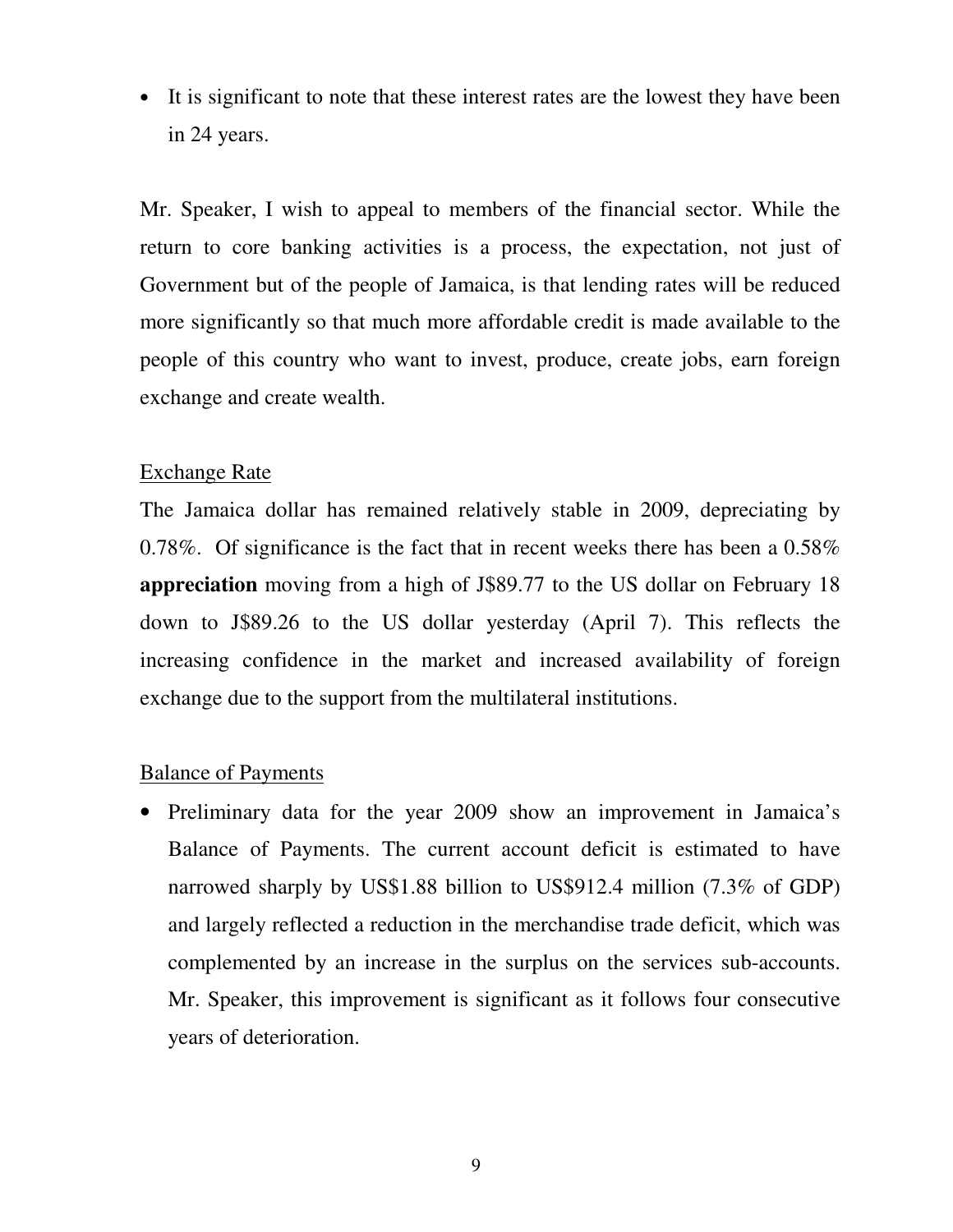- For FY2009/10, the Bank of Jamaica projects a current account deficit of US\$1.06 billion (8.5% of GDP). This estimated deficit represents an improvement of US\$1.39 billion relative to the previous fiscal year.
- Concurrent with the improved growth outlook, Jamaica is projected to record marked improvement in the current account of the balance of payments. This will stem mainly from the impact of the fiscal adjustment on imports as well as a gradual pick up in remittances. Continued improvement is expected to around 4.0% to 5.0% of GDP over the medium term.

# International Reserves

• On March 31 2010 the Net International Reserves of the Bank of Jamaica stood at US\$1.75 billion compared to US\$1.63 billion as at March 31 2009. Gross reserves amounted to US\$2.4 billion, representing adequate coverage of some 17.4 weeks of imports of goods and services.

# **2. FISCAL OUTTURN 2009/10 AND PROJECTIONS 2010/11**

- The fiscal programme for FY 2009/10 was geared towards achieving a fiscal deficit of 5.5% of GDP, down from 7.3% in FY 2008/09 as a precursor towards a sustained reduction in the debt/GDP ratio over the medium term.
- Faced with a significant shortfall in revenue flows and higher expenditure outlay, arising from costs associated with higher than anticipated domestic interest payments due to the JDX. The First Supplementary Estimates were tabled in September 2009. These Estimates reflected a revision in the fiscal deficit target to 8.7% of GDP.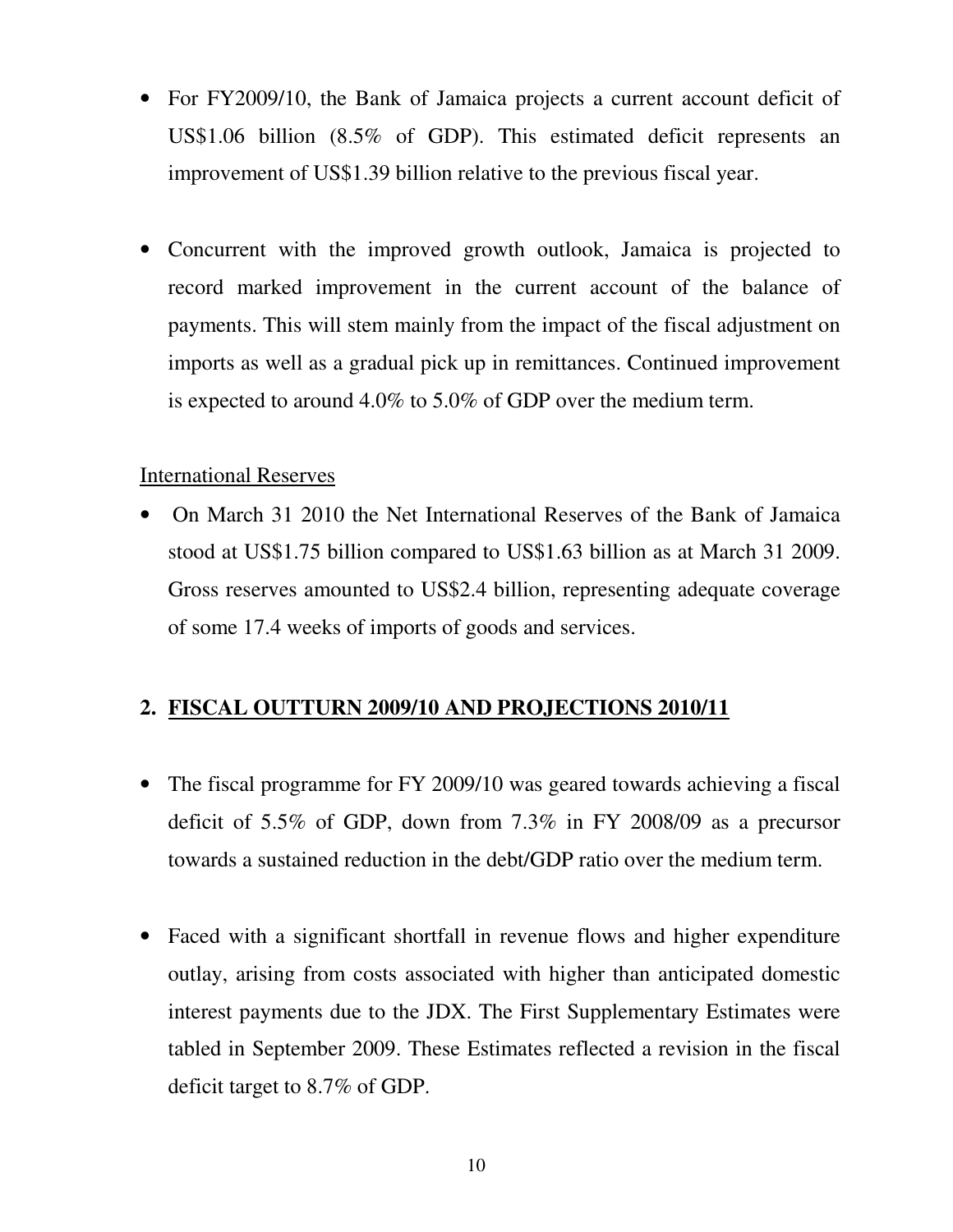- Under the aegis of the IMF Stand-by Agreement (SBA) the fiscal targets were further revised. The fiscal deficit target was set at J\$106.7 billion, or 9.6% of GDP.
- The SBA however utilizes the Central Government's primary balance (revenue & grants less non-interest expenditure) as the main fiscal quantitative performance target rather than the fiscal balance. The primary balance for FY 2009/10 was set at \$66.9 billion.
- Provisional data indicates that for FY 2009/10, the Central Government primary surplus amounted to \$68.1 billion, which was \$1.2 billion better than the SBA target.
- Central Government operations generated a fiscal deficit of \$120.6 billion or 10.9% of GDP.

# Projections 2010/11

- The FY 2010/11 Budget has been crafted during one the most challenging periods in recent years. The challenges arise against the backdrop of a less than favourable international economic and financial climate resulting from lower levels of economic activity in the world's major economies, which contributed to a sharp decline in the domestic economy.
- Budgeted expenditure for FY 2010/11 is \$503.9 billion. The Budget reflects expenditure of \$407.1 billion and amortization payments of \$96.8 billion.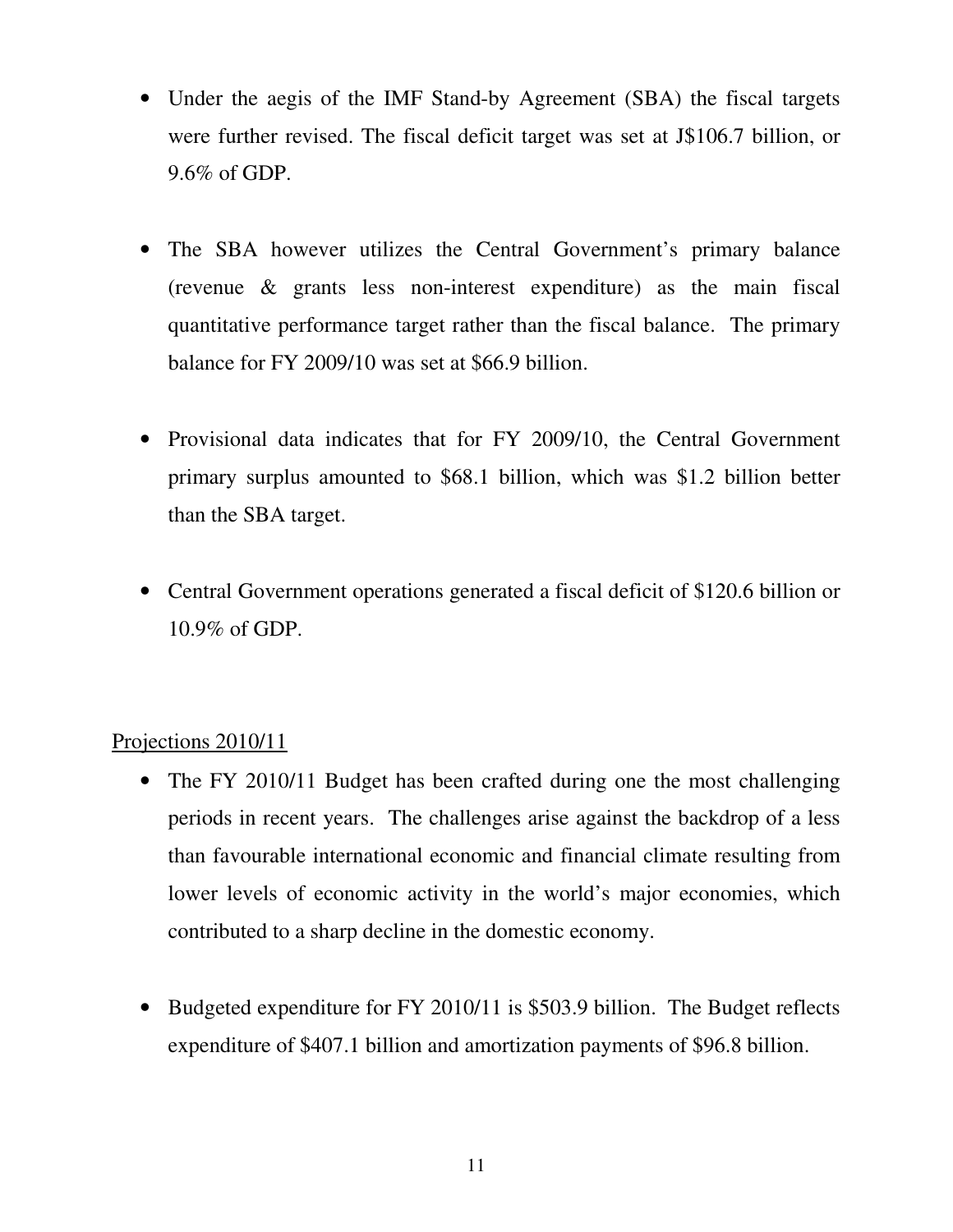- As in previous years, debt-servicing of \$240 billion accounts for the largest portion of the budget (47%), but is significantly reduced compared to a share of 60% last year. This is followed by education services of \$71.9 billion (14.2%), national security services of \$38 billion (7.5%) and health services of \$31.6 billion (6.2%).
- For FY 2010/11 revenue and grants are projected at \$326.3 billion. This represents an increase of 8.5% over FY 2009/10. Tax revenue of \$287.2 billion is budgeted to grow by 8.0% over collections in FY 2009/10.
- In FY 2010/11, the Government proposes to borrow \$176.3 billion to cover the projected fiscal deficit of 6.5% and amortization payments. Of this total \$118 billion is programmed to be raised from the domestic market. The remainder of \$58.3 billion is to be raised from external sources, in the form of investment project loans and policy based/development policy loans.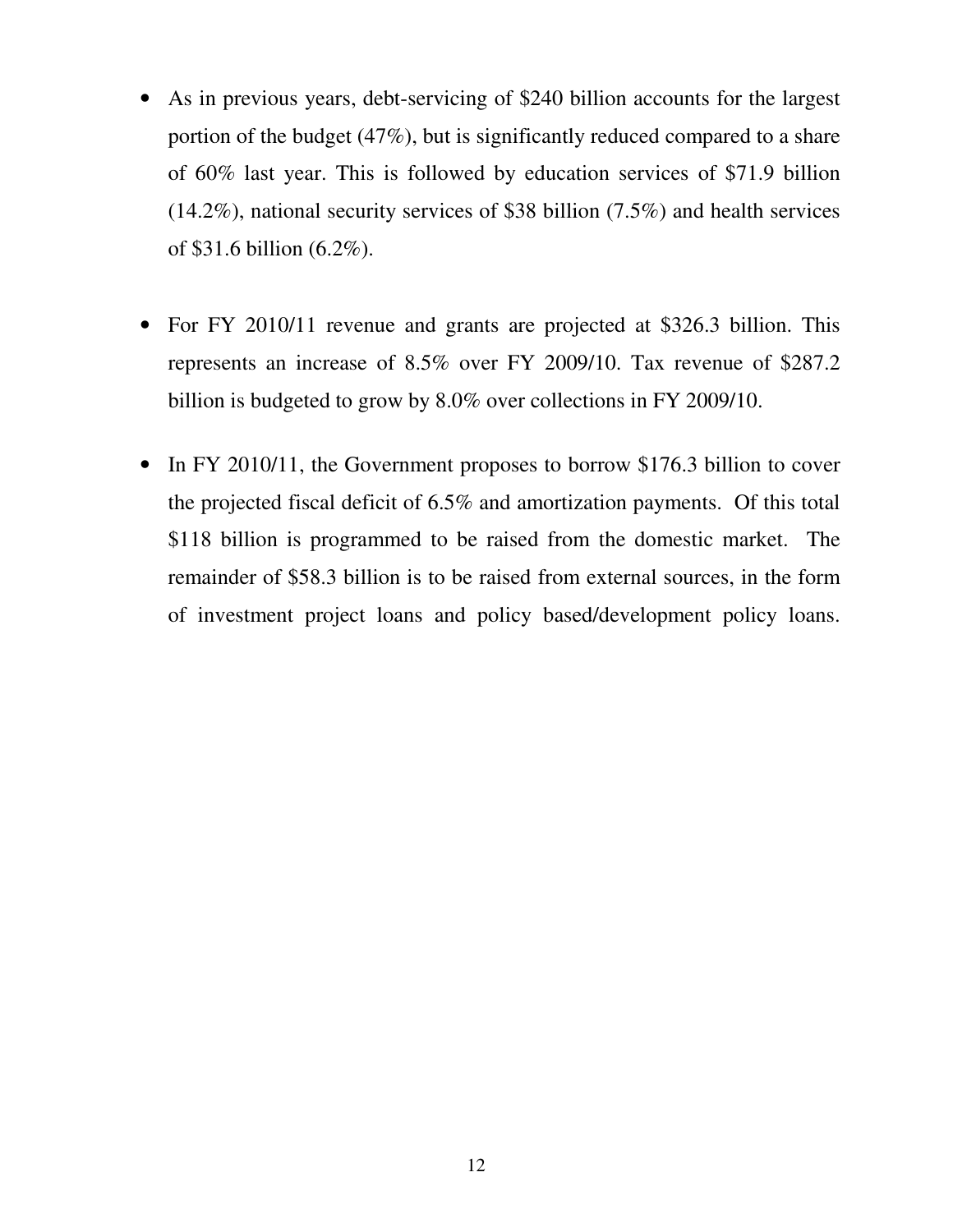# **3. THE MEDIUM-TERM ECONOMIC PROGRAMME**

Mr. Speaker, when this Government came into office in 2007, core issues at the heart of our economic challenges included anemic growth levels, an oppressive and unsustainable debt burden, and poor fiscal discipline and accountability.

In an effort to combat these and to place the country on a firm path of sustainable growth and development, the government has embarked upon a vigorous economic reform programme to raise the real GDP growth rate, reduce public debt, and permanently instill fiscal discipline and accountability through a stronger institutional framework for government finances.

As I have previously explained, the medium-term programme rests on three central and interrelated pillars:

- I. A fiscal consolidation strategy focused on streamlining expenditure and reforming the public sector, including divestment of some public bodies.
- II. Reforms to continue the strengthening of the financial system.
- III. A comprehensive debt management strategy

#### Fiscal Consolidation

In relation to the fiscal consolidation strategy the Government of Jamaica took a decision to amend the Financial Administration and Audit Act ('FAA') and the Public Bodies Management and Accountability Act ('PBMA') so as to establish Fiscal Responsibility Framework legislation confirming our commitment to institute a culture and process that will promote fiscal discipline. The amendments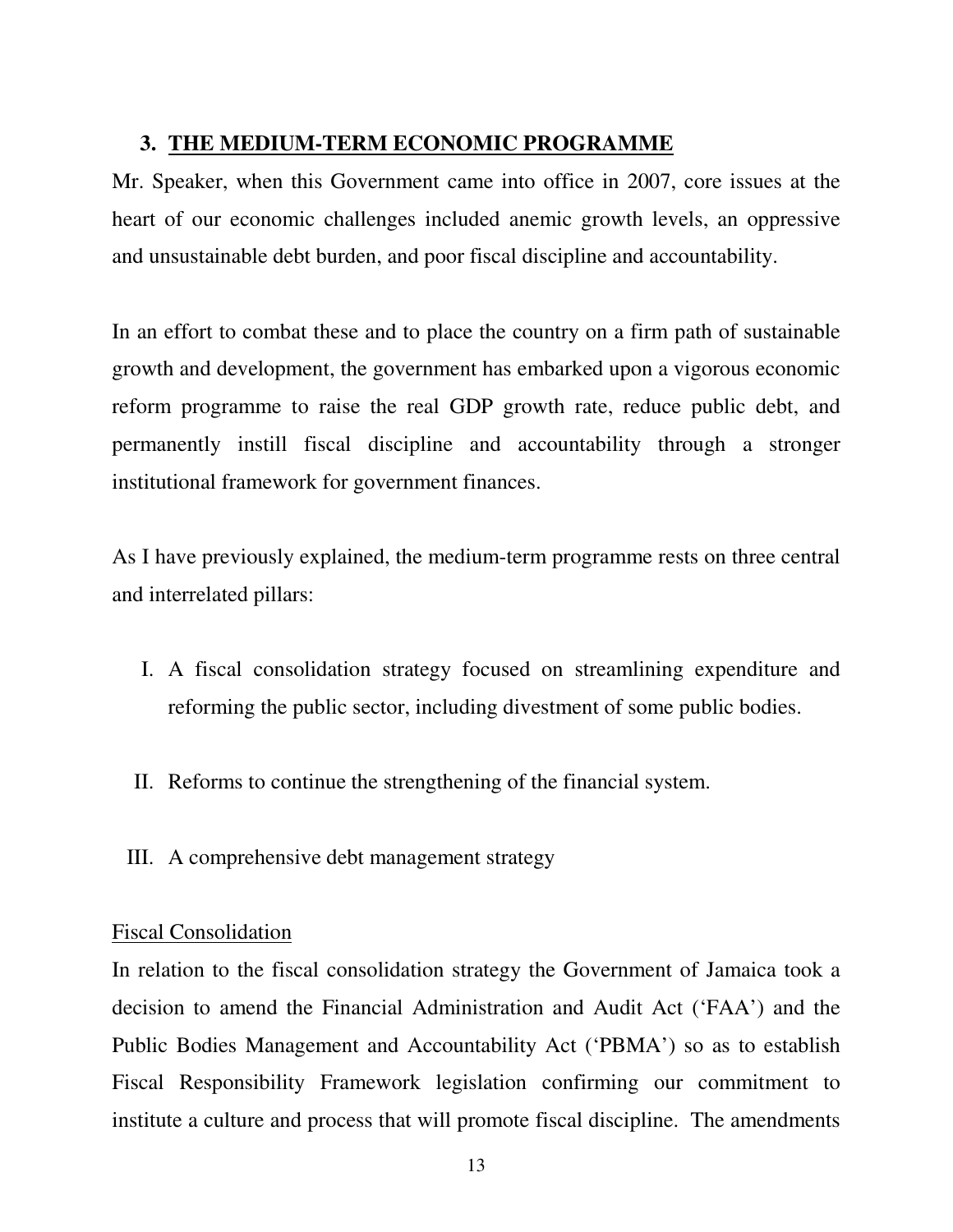to the FAA Act, as passed in this honourable House last month, seeks to correct shortcomings identified in the existing fiscal policy and administrative systems relating, in particular, to the control of expenditure, reporting of financial performance, accountability, and transparency.

For too long we have allowed some Public Sector bodies to incur significant sums of debt which ultimately have to be absorbed by central government, thereby increasing the fiscal deficit. Mr. Speaker some of the examples are NROCC, Air Jamaica, Sugar Company of Jamaica, JUTC, CAP and others.

On March 25, 2010, the first in the history of this Parliament, we tabled consolidated estimates of expenditure for the Central Government and public sector bodies. Total expenditure for central government and the public sector bodies is projected at \$869 billion in FY 2010/11 comprising recurring expenditure of \$634.6 billion and capital expenditure of \$234.6 billion.

Currently, we have 195 active entities and 43 inactive entities. It is projected that Central Government will fund 34 % of these entities, while another 24% will be partially funded by the Consolidated Fund. The remaining 46% is expected to generate adequate revenues to fully finance their operations, including, remitting \$23.37 billion to Central Government as corporate an other taxes.

The Capital Expenditure for the active self-financing entities is projected to increase by \$30 billion this year with the major portion of this expenditure being accounted for in the UDC, NHT, Port Authority, NWC and JUTC.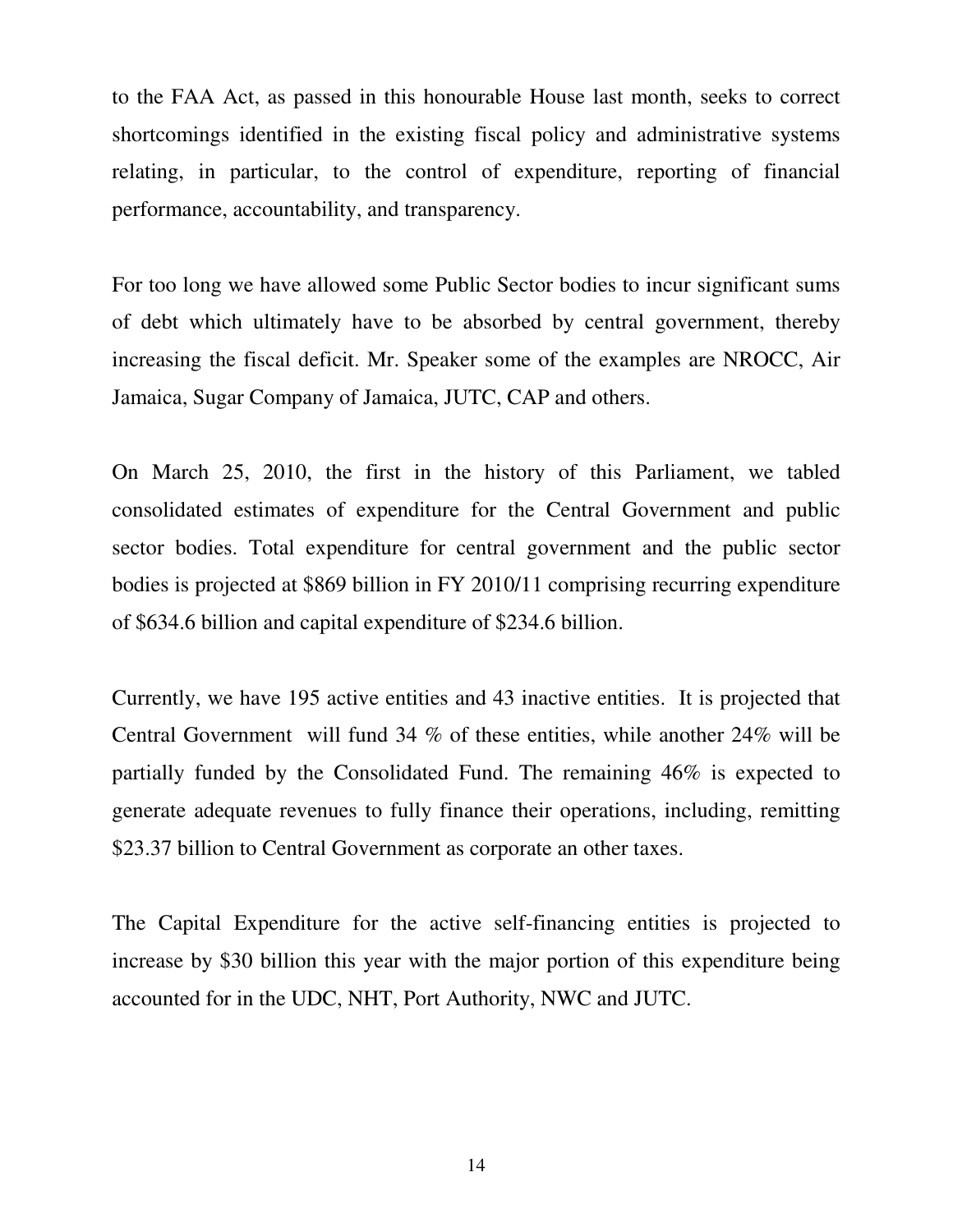Of the 74 inactive public sector bodies, 31 are to be wound-up, 34 are to be merged with the existing operations and the remaining 9 are currently under review to determine their optimal mode of operation.

In respect of privatization we are:

- proceeding with the Air Jamaica divestment and have budgeted \$22 billion to spend in this fiscal year;
- we are proceeding with the privatization of the Sugar Company of Jamaica. We successfully privatized two of the entities during the last fiscal year and we expect to complete the process this year;
- we have started the process of privatization of the Port of Kingston, the Norman Manley Airport, and selected bauxite interests, including CAP.

Mr. Speaker, we intend to be extremely aggressive with our privatization efforts during this fiscal year. The current asset base of these public sector entities is projected at \$774 billion for 2010/2011 and it is our opinion that these assets are best utilized by the private sector.

#### Air Jamaica Divestment

Mr. Speaker, I would like to pause here to inform the House on the progress of the Air Jamaica divestment:-

Over the past few weeks Air Jamaica and Caribbean Airlines have been involved in intense discussions, with a view to finalizing all the terms and contracts.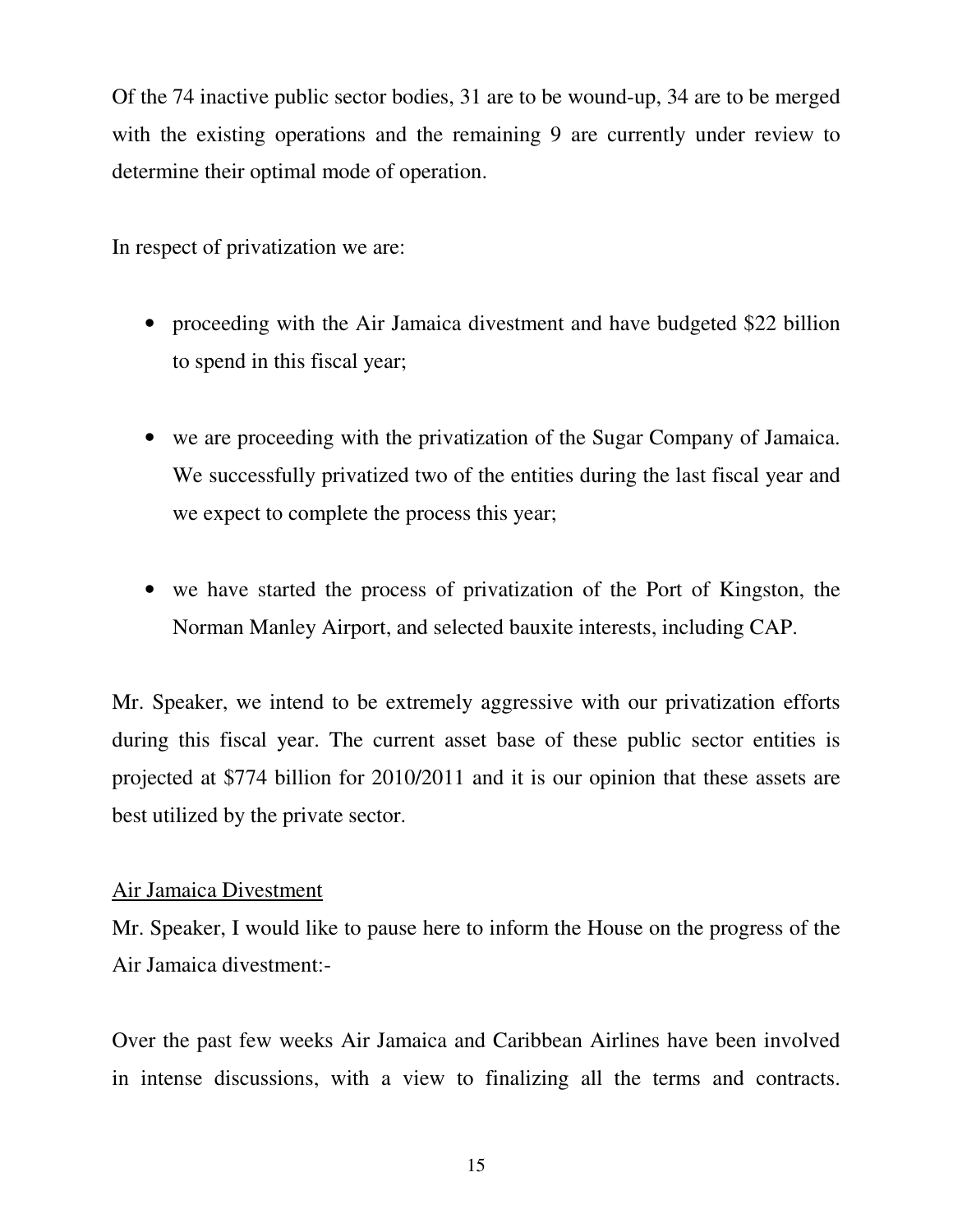Caribbean Airlines has been carrying out detailed due diligence, which includes financial, human resource, and other qualitative reviews.

In the meantime the regulatory authorities, and Air Jamaica team, have been having discussions with the US and Canadian Departments of Transport, with a view to ensuring that all regulatory approvals are obtained to facilitate the transition to the Caribbean Airlines operation. This operation will take the form initially of a transition period, where Air Jamaica will continue to operate its routes under the control of Caribbean Airlines, and will eventually morph into a Caribbean Airlines operation.

A newspaper report today stated that the delay in the transition is linked to the Government's "failure to reach an agreement" with the US Department of Transportation. This is incorrect. The fact is that before Caribbean Airlines can take over the routes of Air Jamaica there must be an agreement between the Government of Jamaica and the Government of the US – a process which has just started and will take some months to complete. During this transition period the airline will operate using its current exemption authority.

Yesterday [April 7, 2010] both parties arrived at consensus to extend the date to start the transition arrangement to May 1, 2010 deferred from April 12, given the need to ensure that the transaction gets enough time to be well executed, and that all regulatory requirements are in place.

The teams continue to work to towards the date of April 30, 2010 and as a consequence the timing of the full redundancy has been similarly moved to April 30.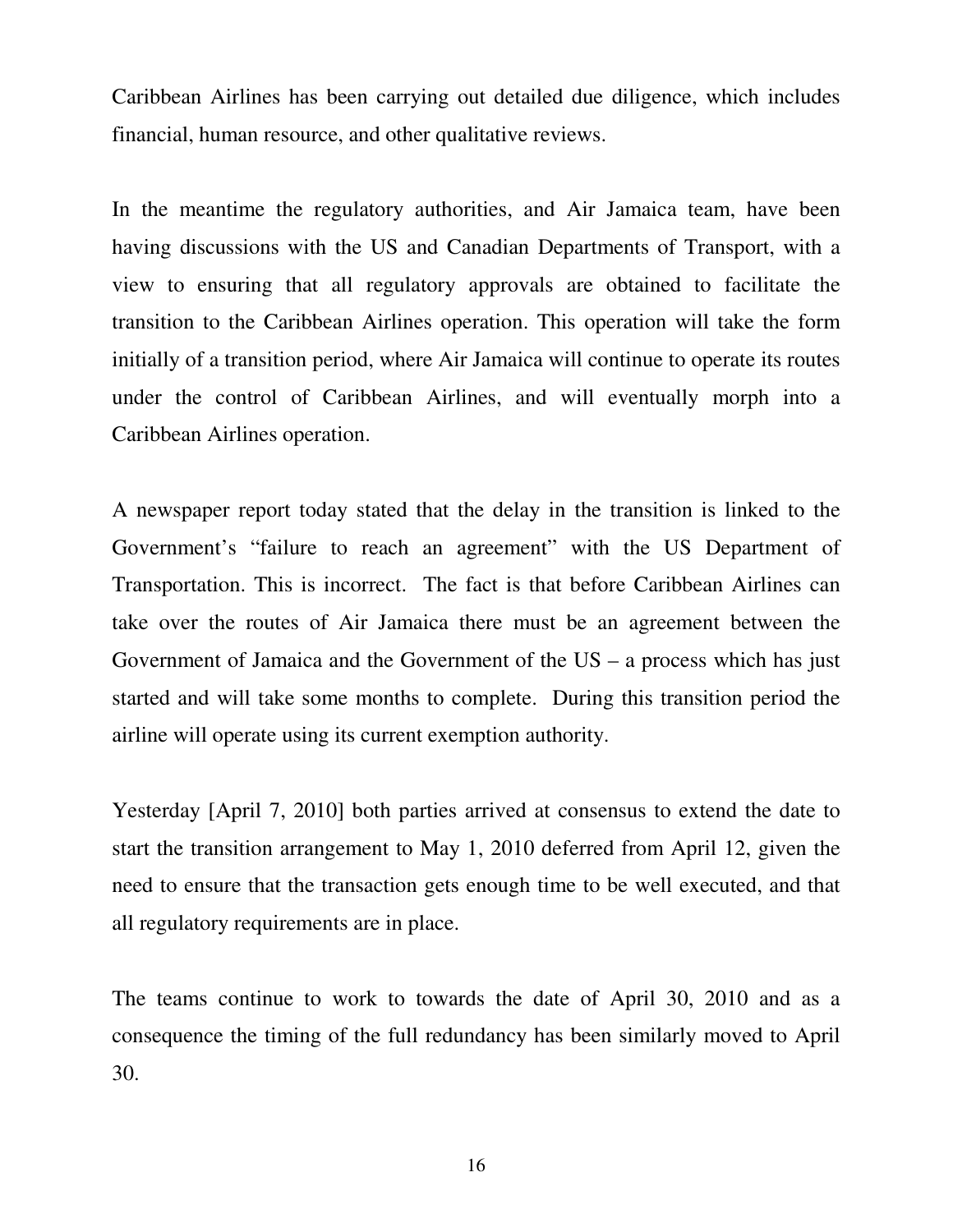#### Central Treasury Management System (CTMS)

Mr. Speaker, we have spoken of the Government's intention to establish a central treasury management system (CTMS) to bring responsibility for treasury management functions under one agency, thereby eliminating the overlap, duplication and inefficiencies of the current system. The CTMS will establish a Treasury Single Account (TSA) to improve cash management.

The work to establish the CTMS is advancing with the appointment of a Coordinator and the establishment of a working committee to get the CTMS operational by December 2010.

Consistent with the establishment of the CTMS that will ensure the better management of public resources, 16 Public Bodies were recently asked to make financial distributions/dividend payments to the Consolidated Fund to assist the Ministry of Finance and the Public Service in meeting targets under the economic programme for the 2009/10 financial year. The request was made of those Public Bodies whose profitability and cash flow indicated their ability to pay and that their medium to long-term capital programmes would not be jeopardized. The amount contributed is approximately \$5.0 billion

Over the years, the Government has invested substantial sums in public entities and has had to absorb significant losses incurred by some. It is plain good sense that those that operate in surplus make a contribution toward Government's fiscal needs. I would like to thank the Board and Management of those public entities who so readily cooperated.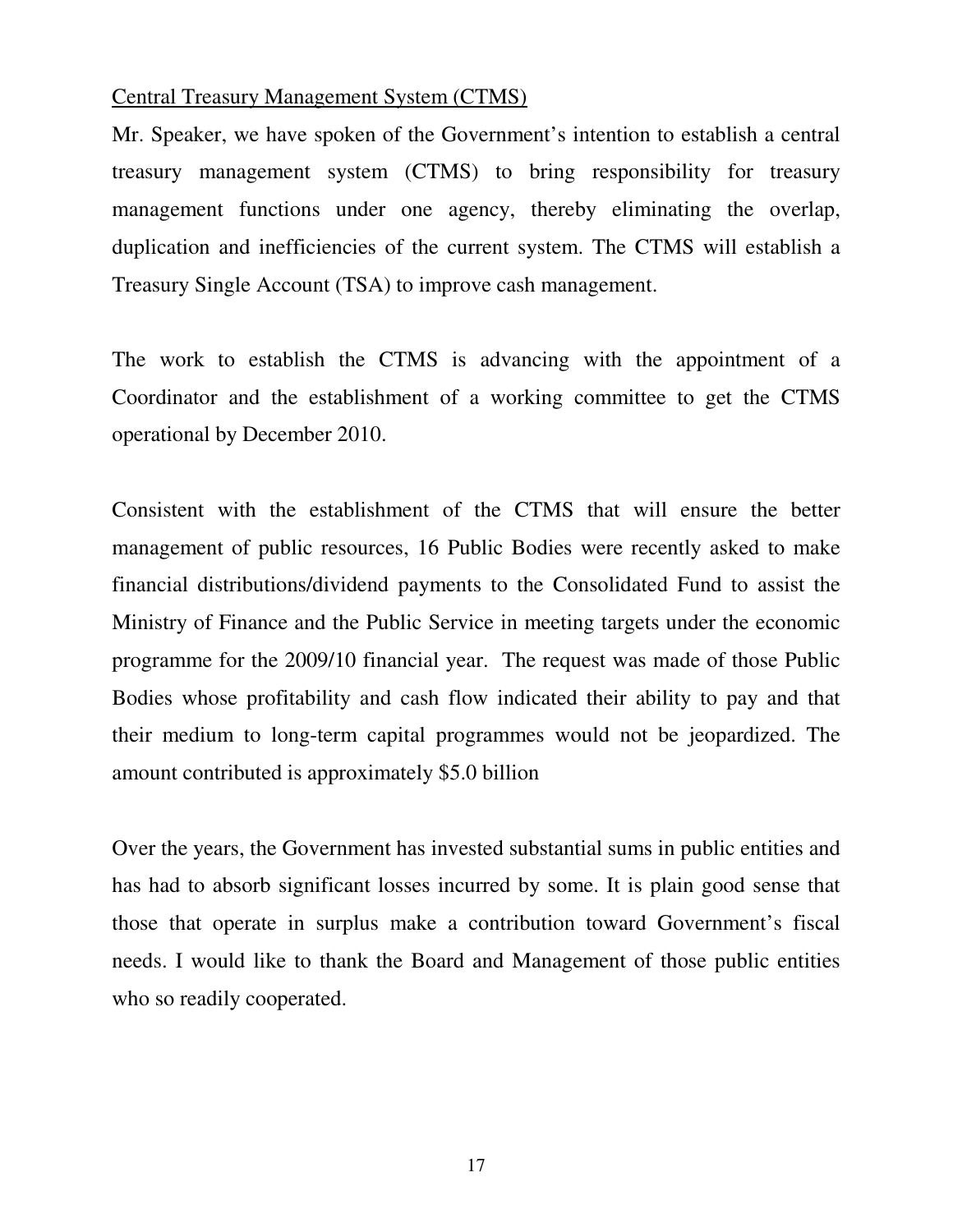#### Financial System Reform

In fulfilling our commitment to strengthening the financial system, the Government made progress in drafting of an enhanced legal framework as part of an omnibus banking law that will allow for more effective supervision of financial conglomerates by harmonizing the prudential standards that apply to commercial banks, merchant banks, and building societies.

The Bank of Jamaica Act will also be amended to establish the legal framework to underpin its responsibility for overall financial system stability by December 2010. This will allow the BOJ to access data from parent or affiliate institutions that might not be a part of a conglomerate group. It will also provide a stronger basis for the BOJ to provide financial support to non-banks, if needed, for securing financial system stability during periods of extreme volatility.

The Government will reform the securities dealer sector to strengthen its ability to withstand shocks. The Government is also taking steps to shift risks to investors by encouraging the development of collective investment schemes, by amending the Unit Trust Act. Amendments to this act will come into effect by December 2010.

#### Debt Management Strategy

Following an assessment of the impact of the global economic crisis on the operations of the Central Government and in particular on the debt operations, the Government of Jamaica took the strategic decision during the third quarter of the fiscal year, to execute a comprehensive liability management programme with respect to its domestic debt through a debt exchange initiative that was marketed as the Jamaica Debt Exchange (JDX). The JDX was an integral component of the Government's economic programme developed to achieve cost savings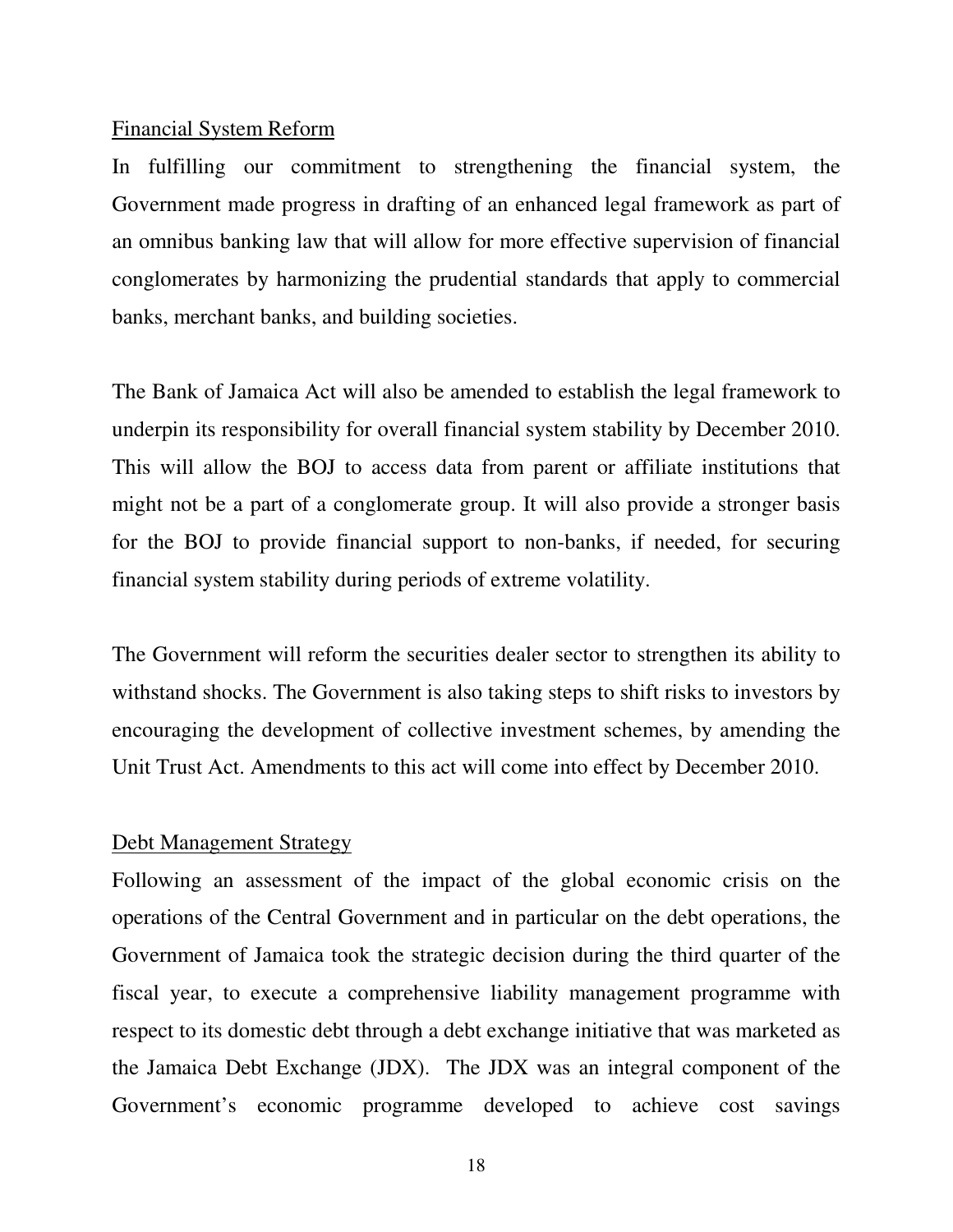complementary to other savings to be achieved from fiscal and tax measures to ensure sustainability of the public finances.

As you would be aware Mr. Speaker, on January 14, 2010, the Government launched the JDX. The 99.2% unprecedented participation rate succeeded at securing substantial fiscal savings by exchanging existing high cost debt for new instruments that have lower coupons and longer maturities. This has created fiscal space and time to consolidate the economic reform programme.

I wish to commend all participants in the debt exchange for demonstrating an appreciation of the national predicament and for the confidence shown in our ability to carry forward this historic initiative including critical reforms and related monetary and fiscal commitments.

The Government of Jamaica has demonstrated the political will to change Jamaica's economic landscape and our people are demonstrating the strength and resilience to collectively change the country's debt profile.

# Economic Performance within the IMF Agreement

In Summary:-

- Economic growth of 0.5% is projected in 2010/11. This is expected to increase to 2% in each year from 2011/12 through 2013/14.
- Inflation is expected to moderate to the range of 7.5% to 9.5% in this fiscal year and trend downwards to the 6-7 % range over the medium term.
- Fiscal policy is aimed at eliminating the overall public sector deficit over the medium-term and putting the debt-to-GDP ratio on a downward trajectory.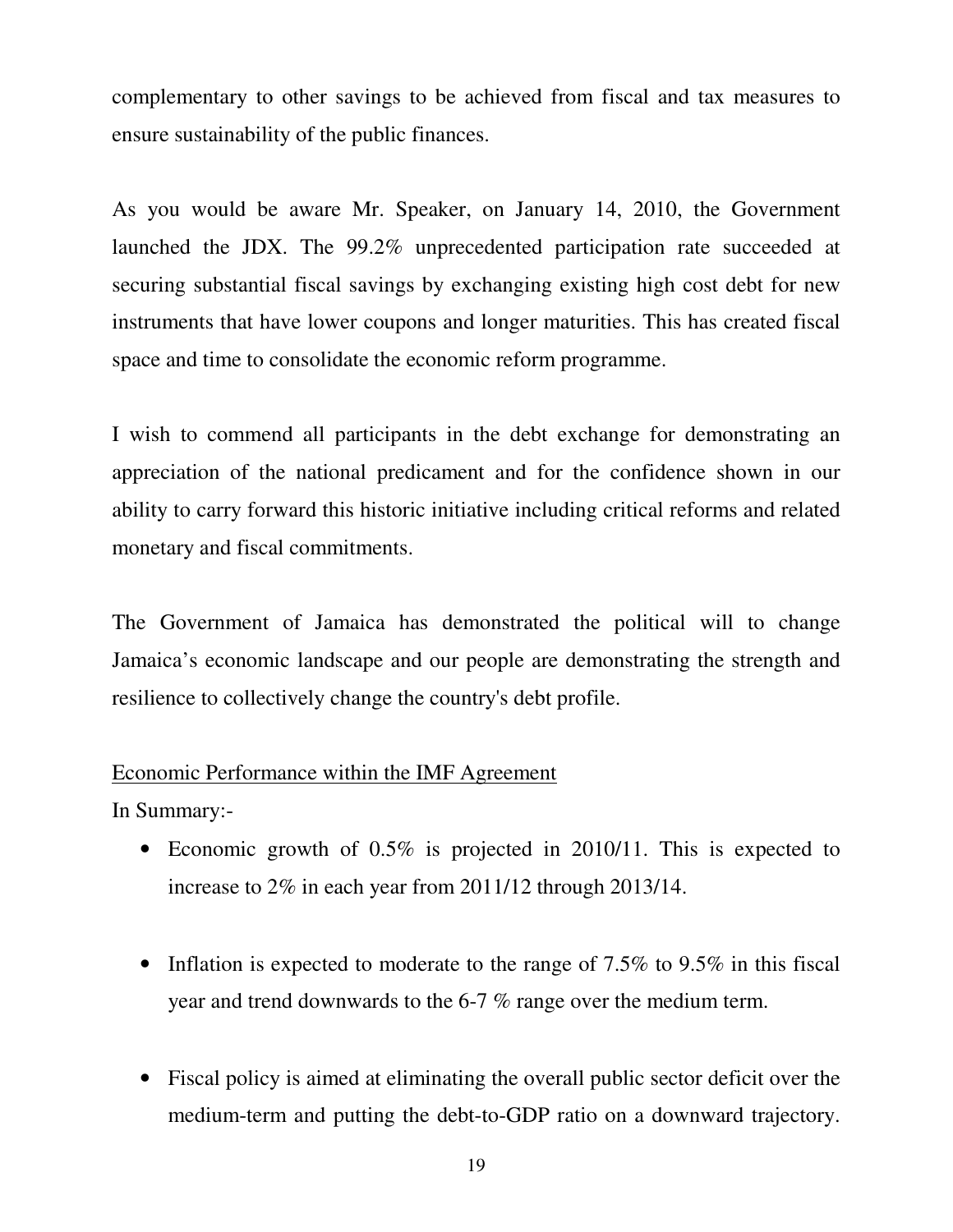The programme projects a deficit of 6.5% for 2010/11, towards a balanced budget in 2013/14.

- The current account deficit of the balance of payments is expected to improve markedly from a projected deficit of 9 1/2 % of GDP in this fiscal year to 5% of GDP.
- Gross international reserves are expected to remain at around 16 weeks of imports of goods and services over the medium term.

| <b>Medium Term Macro-Economic</b><br><b>Targets</b> |          |          |         |          |         |         |         |
|-----------------------------------------------------|----------|----------|---------|----------|---------|---------|---------|
|                                                     |          |          |         |          |         |         |         |
| As @ 12 March 2010                                  | 2007/08  | 2008/09  | 2009/10 | 2010/11  | 2011/12 | 2012/13 | 2013/14 |
| GDP (J\$bn)                                         |          |          |         |          |         |         |         |
| Value Added @ 2003/04 basic prices                  | 508.8    | 500.7    | 488.3   | 490.6    | 500.4   | 510.4   | 520.6   |
| % Chg                                               | 0.6      | $-1.6$   | $-2.5$  | 0.5      | 2.0     | 2.0     | 2.0     |
| GDP @ Current Mkt. Prices*                          | 922.7    | 1037.5   | 1109.8  | 1250.5   | 1355.5  | 1493.4  | 1629.9  |
| $%$ Chg                                             | 13.2     | 12.4     | 7.0     | 12.7     | 8.4     | 10.2    | 9.1     |
|                                                     |          |          |         |          |         |         |         |
| <b>Inflation</b>                                    |          |          |         |          |         |         |         |
| Quarterly                                           |          |          |         |          |         |         |         |
| <b>Annual Pt to Pt</b>                              | 19.9     | 12.4     | 13.5    | 8.0      | 6.9     | 7.6     | 7.0     |
| <b>Annual Average</b>                               | 12.3     | 20.2     | 9.7     | 12.2     | 6.3     | 8.0     | 7.0     |
|                                                     |          |          |         |          |         |         |         |
| NIR Passive (US\$mn) (eop)                          | 2083.3   | 1628.6   | 1751.9  | 1536.0   | 1649.2  | 1763.9  | 1836.3  |
| Change in NIR (US\$mn)                              | $-246.0$ | $-454.7$ | 123.3   | $-215.9$ | 113.2   | 114.7   | 72.4    |
| <b>Fiscal Deficit (%GDP)</b>                        | $-4.6$   | $-7.3$   | $-10.9$ | $-6.5$   | $-4.3$  | $-2.9$  | $-0.7$  |
|                                                     |          |          |         |          |         |         |         |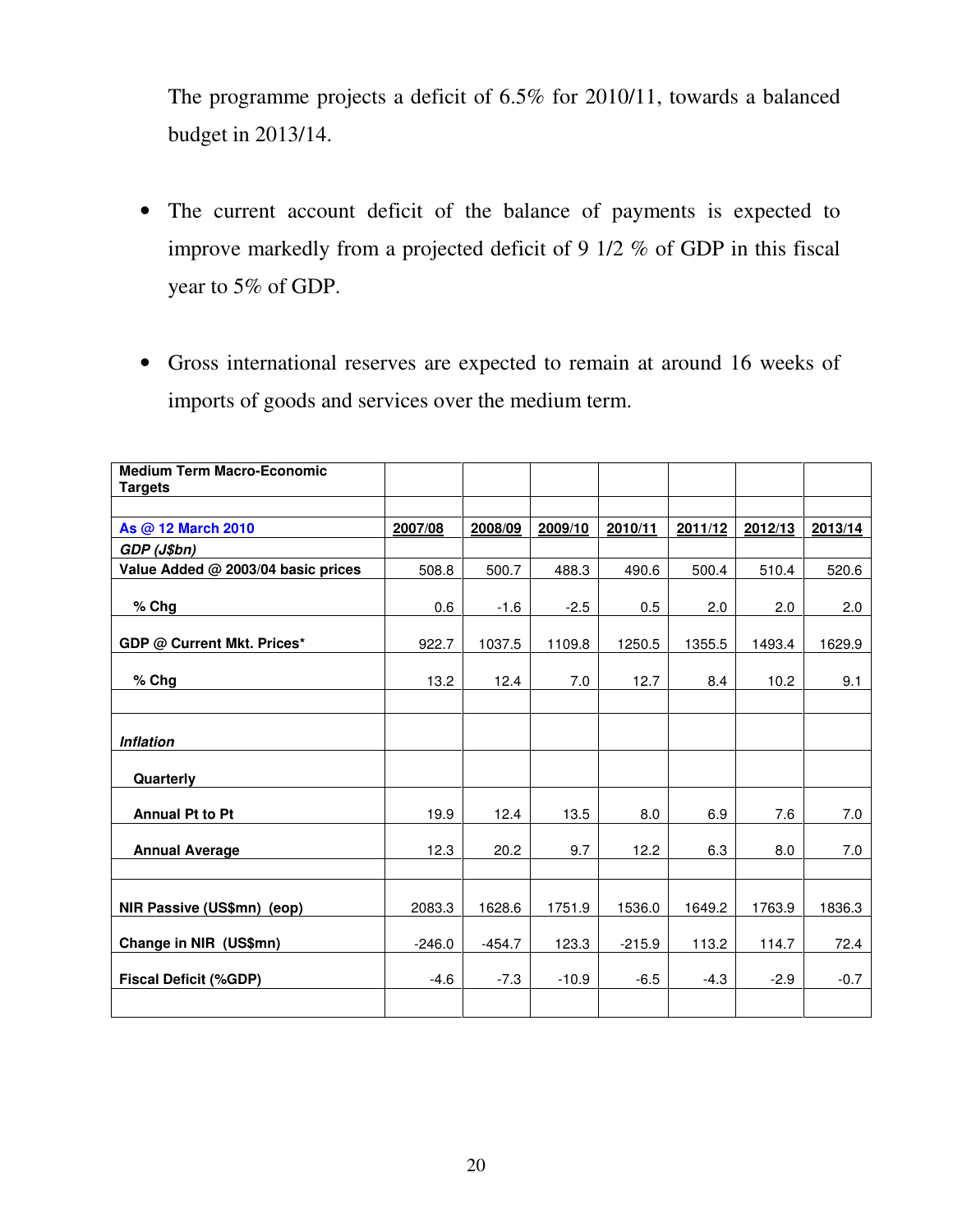As you will recall Mr. Speaker, a Standby Agreement of US\$1.27 billion (SDR 820.5 million) for Jamaica was approved by the Executive Board of the International Monetary Fund on Thursday, February 4, 2010, and paved the way for the other multilaterals to pour in additional credit of some US\$1.1 billion. The US\$2.37 billion pool of funds will support the Government's economic programme and help cope with the consequences of the global downturn over the 27-month period of the agreement. Upon the approval of the agreement, a disbursement of US\$640 million was immediately available to Jamaica. Subsequently, initial disbursements of Policy Based Loans (PBL's) totaling US\$200 million from the Inter-American Development Bank (IDB) and Development Policy Loans (DPL's) of US\$200m from the World Bank were approved.

# IMF Performance Criteria

Mr. Speaker, subsequent drawdown of funds under the IMF Stand-By Agreement is conditional on the attainment of agreed specific quarterly performance targets towards meeting the medium term objectives.

The main variables that are subject to quarterly quantitative performance targets are:

- Cumulative Floor of the Central Government Primary Balance
- Cumulative Floor on Overall Balance of Public Bodies
- Ceiling on the Stock of Central Government Direct Debt
- Ceiling on Net Increase in Central Government Guaranteed Debt
- Ceiling on Central Government Accumulation of Domestic Arrears
- Ceiling on Central Government Accumulation of Tax Refund Arrears
- Floor on Accumulation of BOJ Net International Reserves
- Ceiling on Net Domestic Assets of the Bank of Jamaica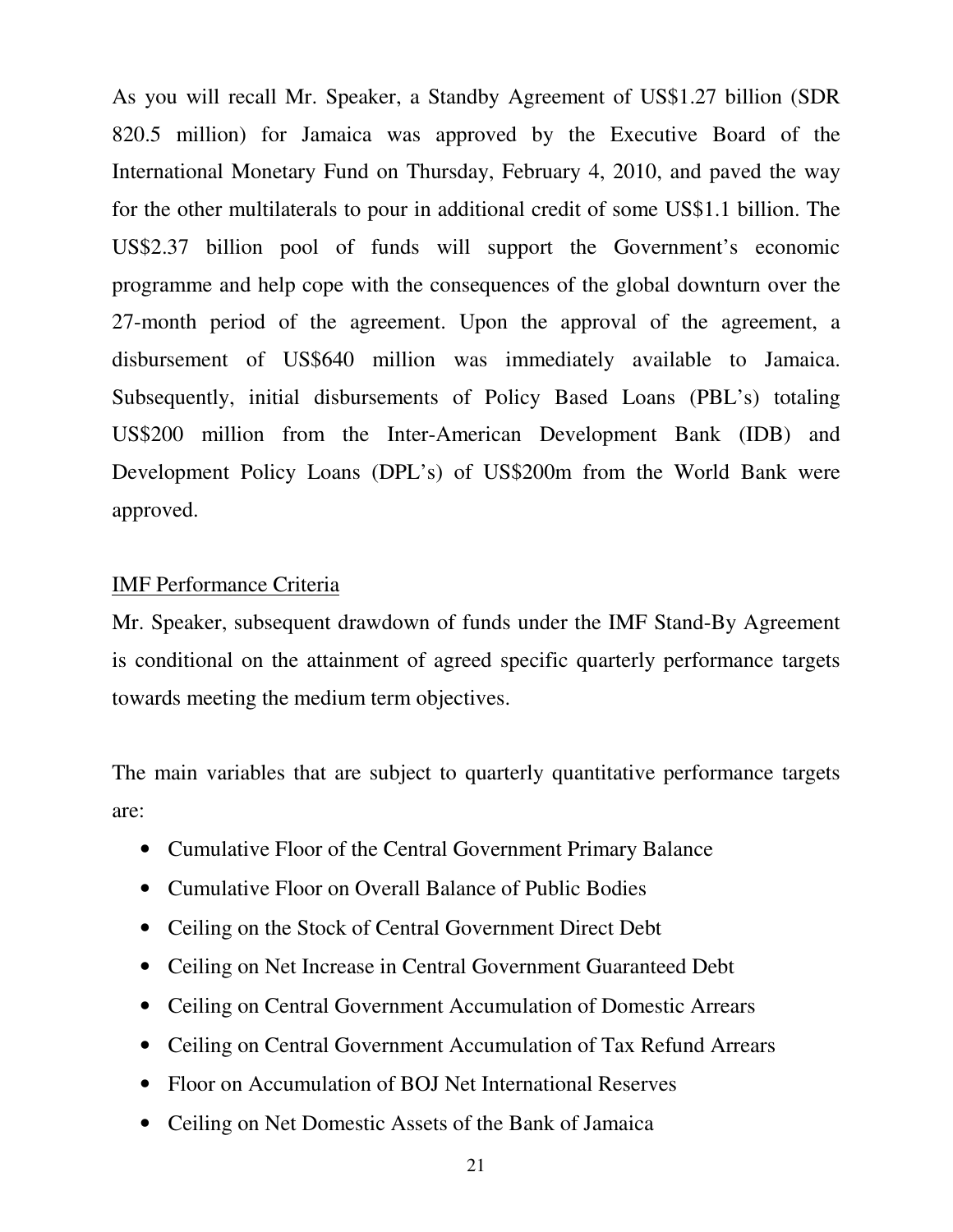An evaluation and assessment of the end-march 2010 performance criteria will be completed in another 4-6 weeks towards the first programme review which will be on May 31, 2010. However, at this point in time let me highlight the performance of some key monetary and fiscal targets against the March 31 performance criteria:-

- In relation to Bank of Jamaica operations, the accumulation of BOJ's Net International Reserves since December 2009 was well above the targeted floor. The extent of this over-performance was broadly reflected in the Net Domestic Assets of the Bank that stood well within the targeted ceiling.
- Mr. Speaker, as I have already stated, preliminary data suggest that the Central Government performance for the fiscal year resulted in a fiscal deficit of 10.9% of GDP. The primary balance, defined as total revenue collected less what is paid out for recurrent and capital expenditure, was kept above the targeted floor.

#### Multilateral Support

Mr. Speaker, let me take this moment to underscore the extraordinary level of support for the people of Jamaica by our international development partners, particularly since this administration took office in September 2007.

For the period December 2007 to March 2010 loans approved by the IDB totaled US\$766.0 million, for the World Bank US\$406.0 million and for the CDB US\$216.3 million, and grants from the European Union totaled 205.7 million Euros. In this calendar year alone, some US\$200 million was borrowed from the World Bank to support a series of measures to enhance fiscal and debt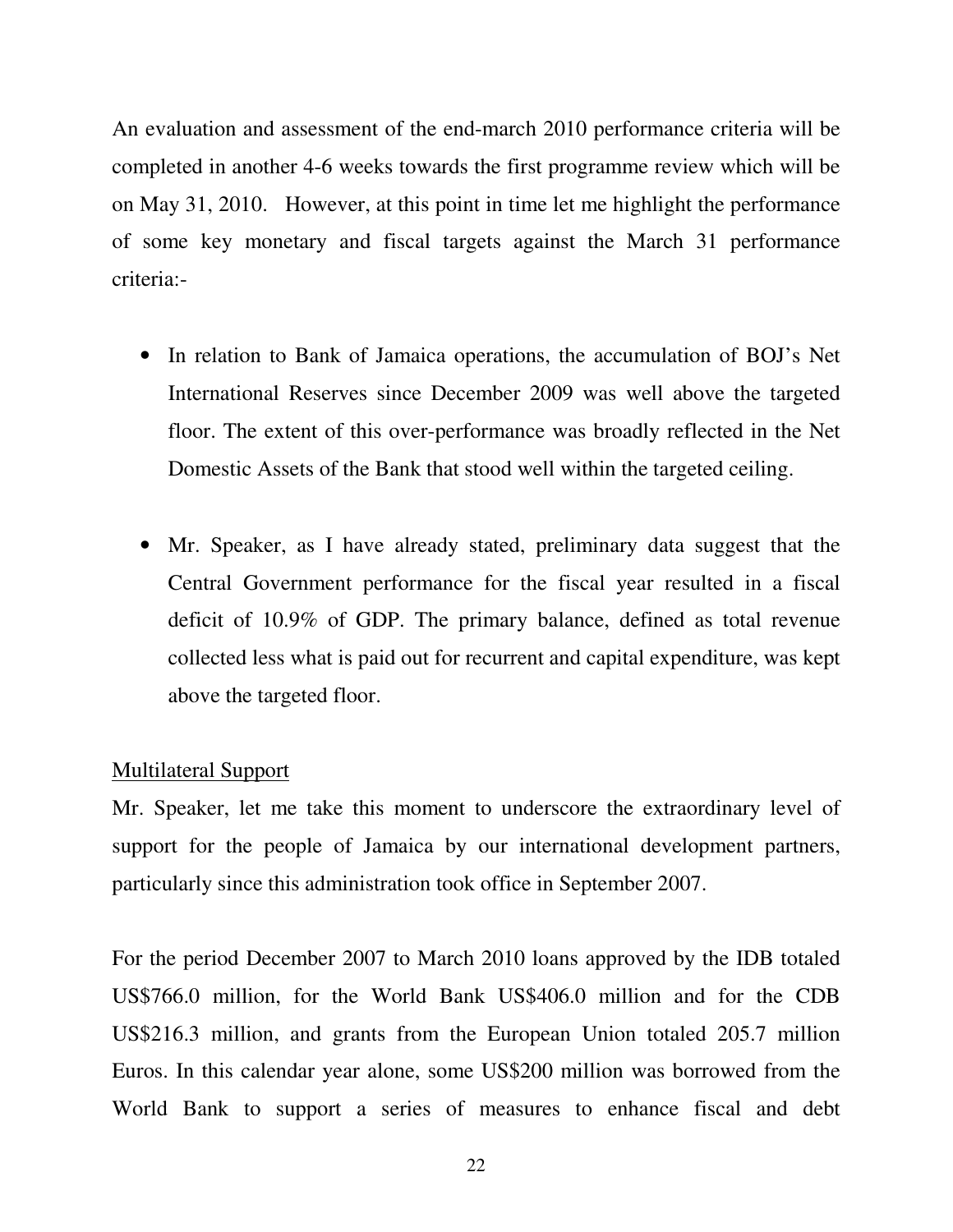sustainability, increase the efficiency of public financial management and budgeting processes, and further strengthen tax administration in order to increase tax revenues. This was at an interest rate of 0.63%. Similarly, some US\$215 million was borrowed from the Inter-American Development Bank (IDB) to support public financial management, competitiveness enhancement, and for the Jamaican education sector. These loans averaged 1.23%.

Mr. Speaker, this level of support is unprecedented. Let me reiterate that our engagement of the multilaterals represents borrowing that is smarter and cheaper and is accompanied by measures to strengthen and right-size the economy, including improved governance, increased transparency and accountability and macroeconomic stability. Our partnerships with the multilaterals are particularly critical at this moment in our development journey and, on behalf of the Government and people of Jamaica, I want to underscore our deep appreciation for the strong support.

#### **4. EXPENDITURE BUDGET HIGHLIGHTS 2010/11**

For this fiscal year the Government plans to spend \$503.9 billion of which \$343.9 billion will be on recurrent expenditure, and \$63.2 billion on capital programmes and \$96.8 billion on debt amortization. I wish to now highlight some expenditure items:-

#### Pension Liabilities

Mr. Speaker, in the 2010/2011 budget we have made an allocation of \$16B for retired civil servants' pension. This represents 5% of the total recurrent

23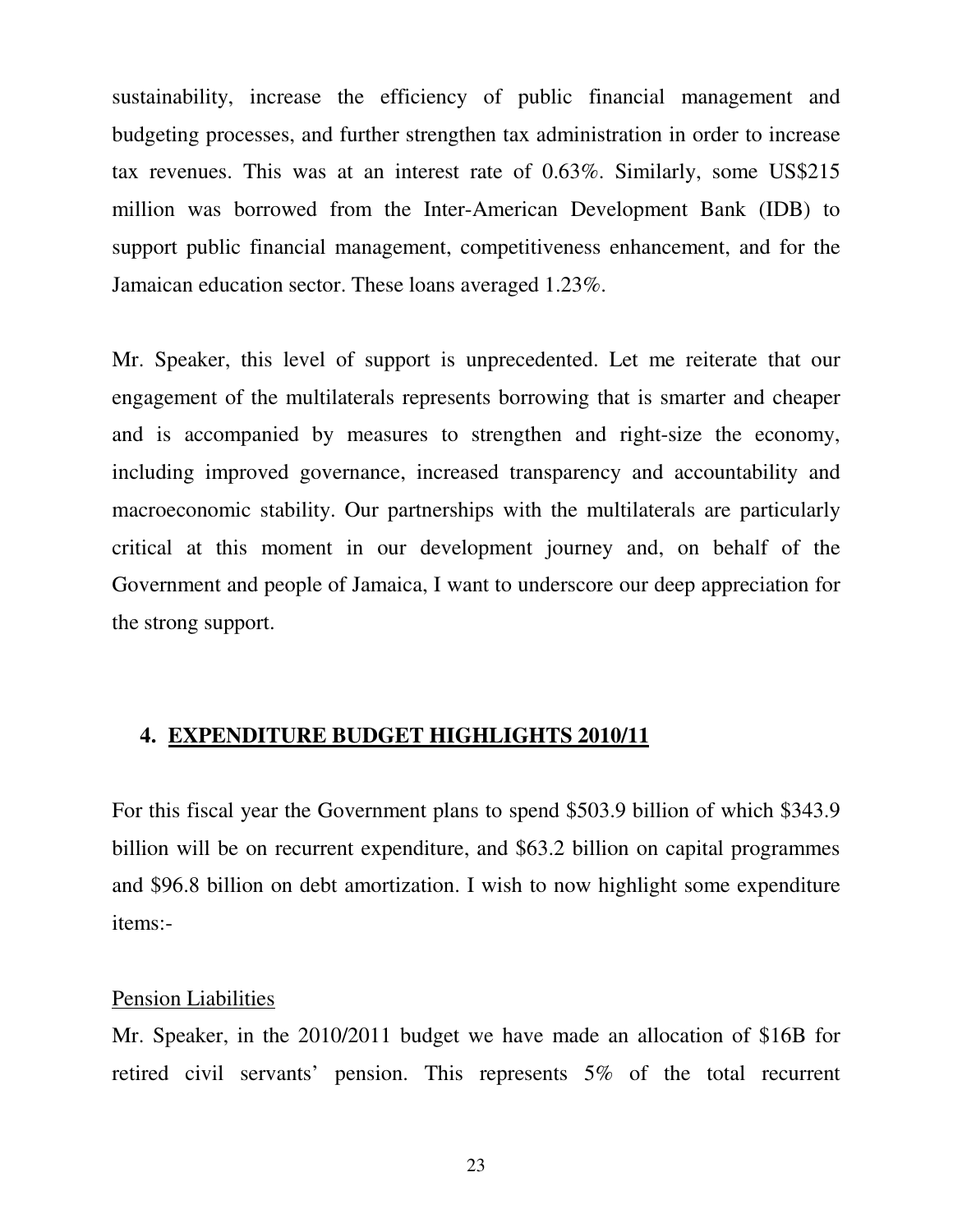expenditure budget. During this fiscal year we hope to complete the technical assessment as to whether we should move to a defined contributory scheme.

#### Outstanding Public Sector Wage Obligations

Mr. Speaker, I now turn to the matter of outstanding amounts owed to workers in the public sector.

I consider it necessary however, to give to the House and the nation the background as to the position that now confronts the country in relation to outstanding wage obligations to public sector workers and to the size of the public sector wage bill.

Mr. Speaker, in FY 2006/2007 the public sector wage bill stood at approximately \$82B. In the FY 2009/2010 just ended, the public sector wage bill stood at approximately \$126B, a massive increase of \$40B. This increase was due partly to the 15% wage increase granted to the public sector effective April 1, 2008, but more so, to certain extra-ordinary increases in relation to two public sector groups.

Firstly, the Police, who in addition to the general increase of 15%, was granted an increase in respect of compensation for working over and above 40 hours per week. This was a long outstanding issue for which there was no resolution and the Government considered it necessary to deal with the matter.

Accordingly, while there was a general 15% increase across the public sector, the increase in emoluments to the Police amounted to 35% because of a 19% increase with the introduction of the allowance for working above 40 hours per week and a further 1% in respect of other allowances. [Had the 7% Year 2 increase been

24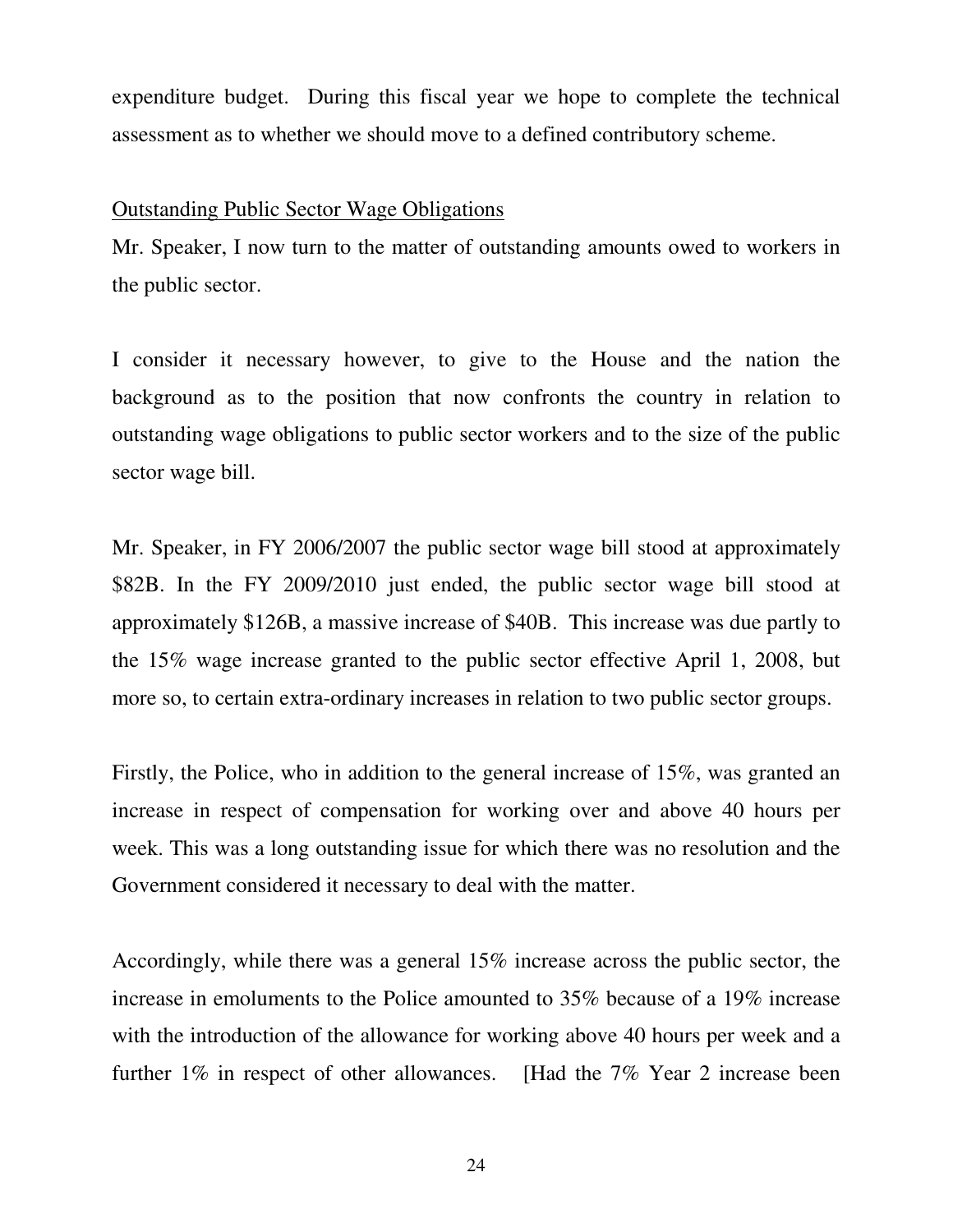granted, the Police would have received a 42% wage increase compared to 22% for the rest of the public sector.]

Secondly, the Teachers, who had entered into an agreement with the previous Government to institute, as of April 1, 2007, a pay adjustment, commonly referred to as the '80% of Market Study'.

Mr. Speaker, the pay adjustment for the Teachers came at an enormous cost to the Government. In FY 2006/2007 the Teacher's wage bill stood at \$23.8B. With the pay adjustment as well as the 15% wage increase the Teacher's wage bill in FY 2009/2010 amounted to \$43.7B – a massive \$19.9B increase or 84% increase over the 2006/2007 wage bill. This increase represents 50% of the overall increase of \$40B in the public sector wage bill between FY 2006/2007 and FY 2009/2010. Mr. Speaker, this Government therefore has treated in an unprecedented and substantial way with the emoluments paid to the country's Teachers.

Mr. Speaker, everyone is aware of the state of the country's finances which resulted in the Government having to institute a wage freeze in April 2009 thereby freezing the 7% increase which would have been due for the 2009/2010 Financial Year. Mr. Speaker, everyone is also aware that the country has entered into an agreement with the International Monetary Fund (IMF) in which we have committed:

- 1. to maintain the current freeze on wages and salaries into FY 2011/ 2012 - a further 2 years;
- 2. that wage and salary increases agreed to, but which have not yet been paid, are to be paid over the medium term of 4 years; and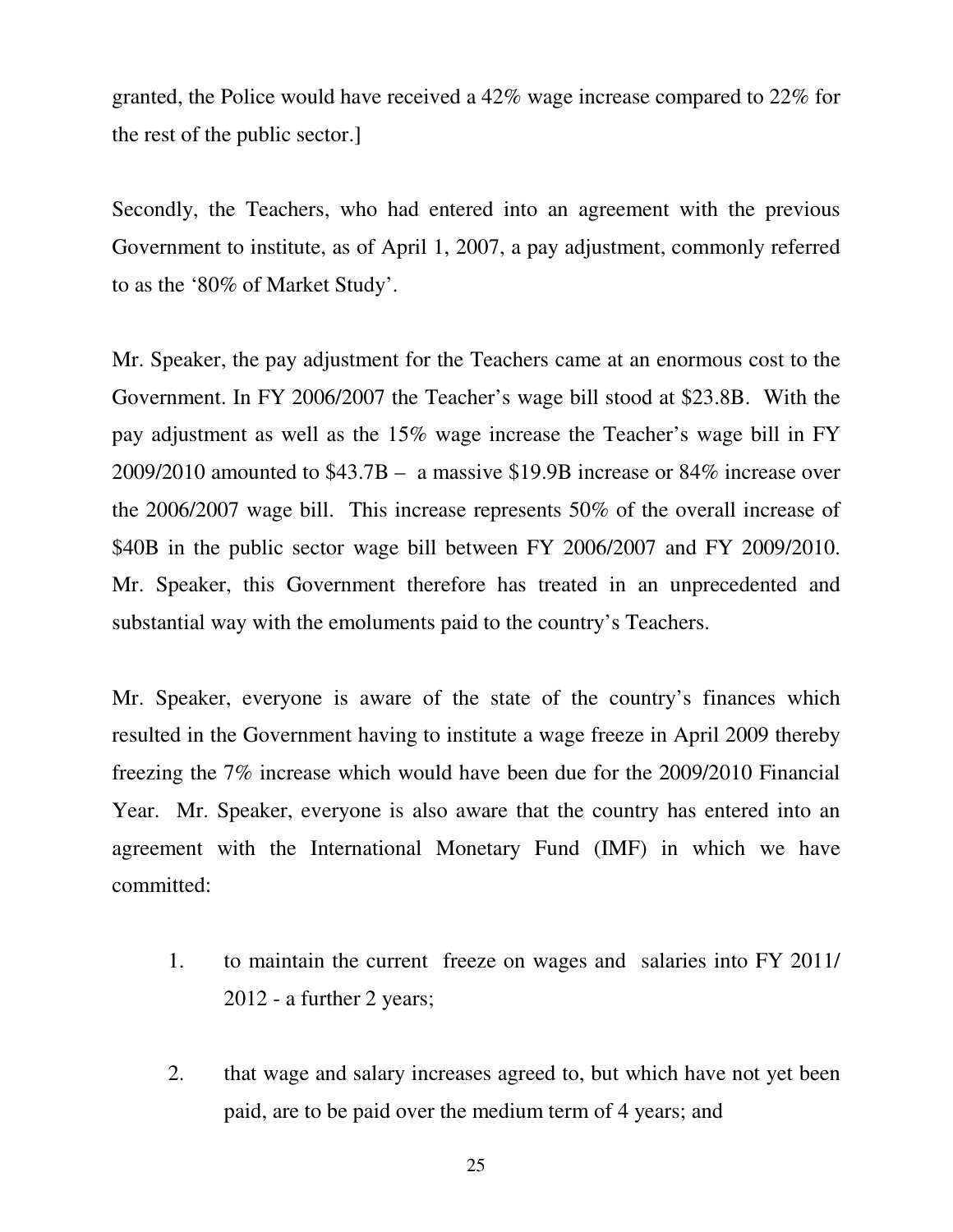3. that new compensation agreements are to be better aligned to the budget process and budget constraints, to ensure that Government's objective of reducing the size of the public sector wage bill from 11.75% of GDP to 9.5% over the next 4 years, is achieved.

Mr. Speaker, against this background we cannot meet all the outstanding obligations which fall due in this Financial Year, totaling \$9.4B, as follows.

| <b>Nurses</b>                            | \$1B     |
|------------------------------------------|----------|
| JDF                                      | \$1.3B   |
| <b>Contract Police Officers</b>          | \$74M    |
| Law School                               | \$154M   |
| West Indies Group of University Teachers | \$543M   |
| General Allowances to the Civil Service  | \$2.329B |
| <b>Teachers</b>                          | \$4 OB   |

Mr. Speaker, the payments to the Nurses, the JDF, the Contract Police Officers, the Law School and the West Indies Group of University Teachers all involve payment of the 15% wage increase and increase in allowances due April 1, 2008.

The amount due to the Civil Service is in respect of allowances only, the Civil Servants having been paid their 15% wage increase. Likewise Mr. Speaker, the Teachers have been paid their 15% wage increase and what is now outstanding represents arrears on their pay adjustment for the 2007/2008 Financial Year.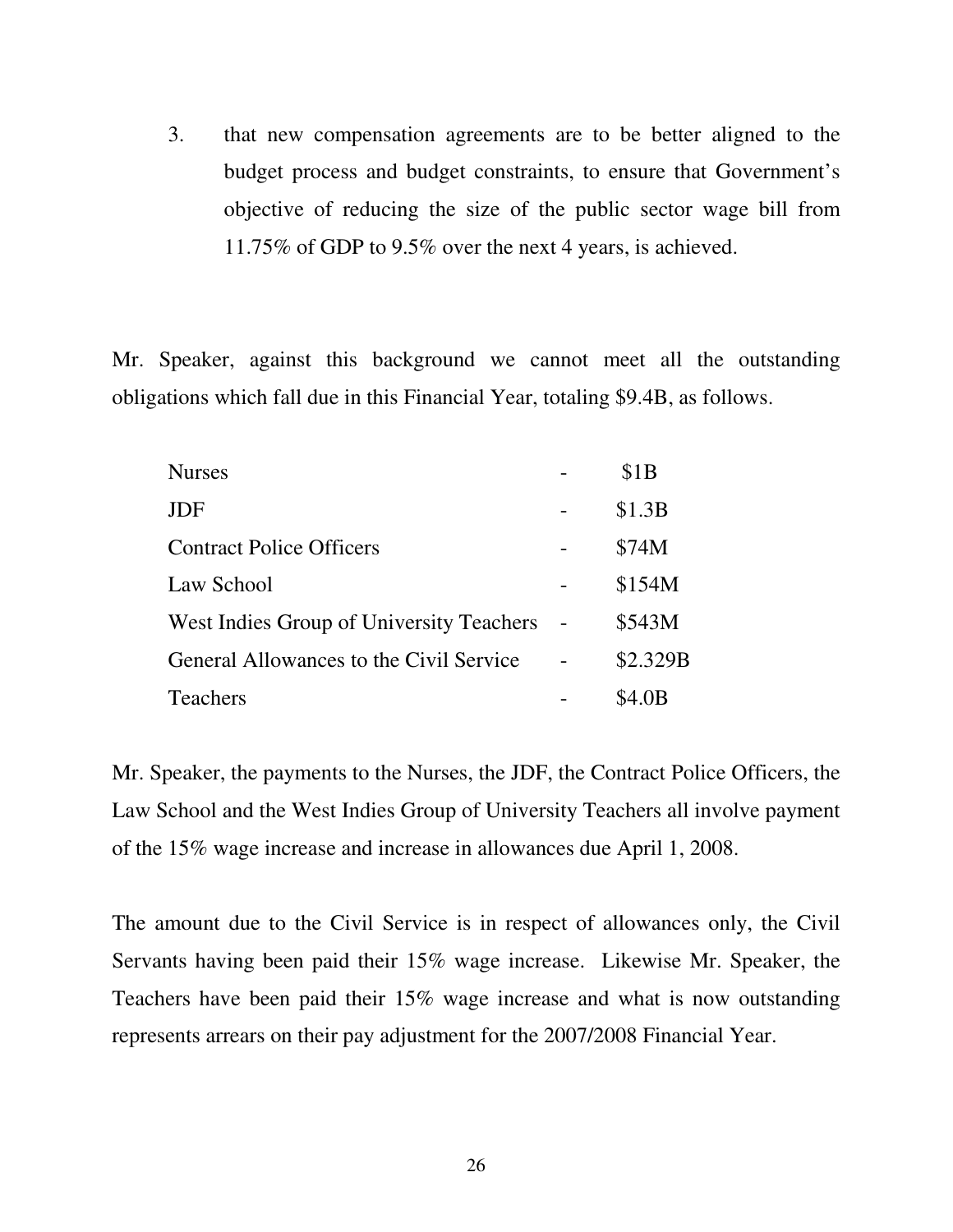Mr. Speaker, the Government has continually restated its intention to satisfy the amount due to all public sector groups but cannot accommodate these payments in one fiscal year, and can only do so over at least three fiscal years.

Mr. Speaker, there has been ongoing consultations with all public sector groups in respect of the outstanding obligations. The Government has been working diligently in exploring all the ways in which it can meet some of these obligations without jeopardizing our ability to meet the quarterly IMF tests. We are near to the stage when we can engage in formal consultation with all groups and expect to do so within a matter of weeks, if not days.

Mr. Speaker, in the meantime, I appeal to all public sector groups to carefully consider the state of the country's finances, to consider our agreement with the International Monetary Fund (IMF), which is designed to improve the country's fiscal and monetary health and to work with the Government in resolving public sector wage issues in an atmosphere of understanding, peace and harmony.

#### **SOCIAL SAFETY NET**

Mr. Speaker, the level of support we have given to the social safety net is unprecedented. You may recall that Government gave a firm commitment to preserving and enhancing critical social programmes and government initiatives. The record will show that despite the challenging fiscal environment within which we have had to operate, we have delivered on this commitment. We have not only managed to maintain the social safety net, we have significantly enhanced it, at a time when this support is most needed.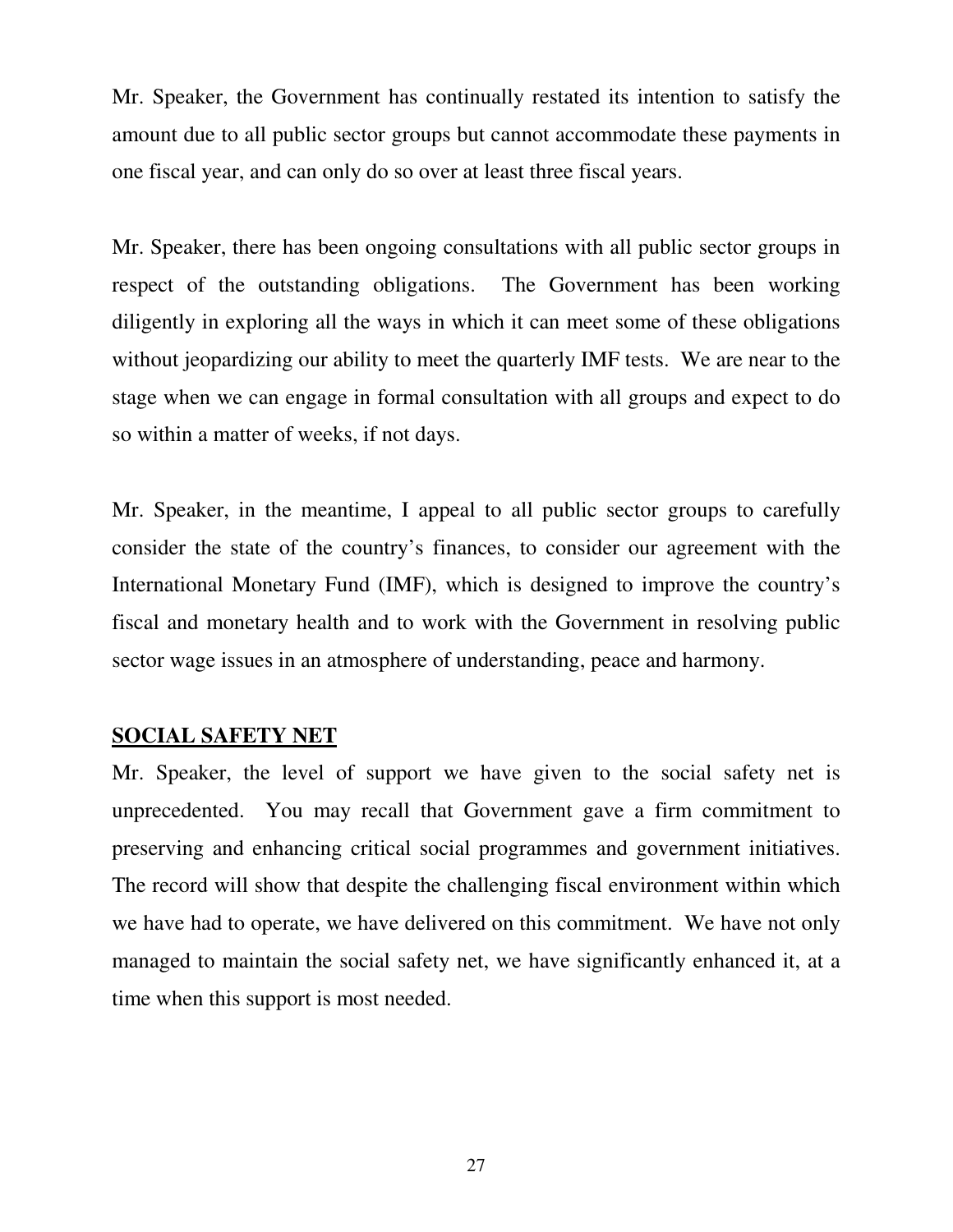This was not accomplished by chance. It is the direct result of strong political will, careful prioritization and realignment, and efficient allocation of government resources.

Mr. Speaker, The preservation of the social safety net was a **promise made** – and a **promise kept**.

# **The PATH Programme**

Mr. Speaker, the Programme of Advancement through Health and Education (PATH) remains the standard bearer as far as poverty relief is concerned. In pursuit of its mandate to mitigate the hardships faced by the poor and cater to the most vulnerable among us, the PATH programme has distinguished itself as a top quality social programme.

Against this background Mr. Speaker, we expanded the PATH Programme by an additional 114,000 persons, an increase of 50% since this government came to office. And an additional 18,000 beneficiaries are targeted to be registered in 2010/11 for a total of over 360,000 people, an increase of 58% since coming to office.

| <b>CATEGORY</b>                                        | FY 06/07       | <b>FY 07/08</b> | FY 08/09 | FY 09/10 | <b>FY 10/11</b> |
|--------------------------------------------------------|----------------|-----------------|----------|----------|-----------------|
| Number of<br><b>Registered</b><br><b>Beneficiaries</b> | 227,949        | 247,629         | 306,699  | 341,453  | 360,000         |
| % Increase                                             | $\blacksquare$ | $8.63\%$        | 23.85%   | 11.33%   | $5.43\%$        |

**Beneficiaries – PATH Programme FY 2006/07 – 2010/11** 

Table 1.0 Total Number of Beneficiaries under the PATH Programme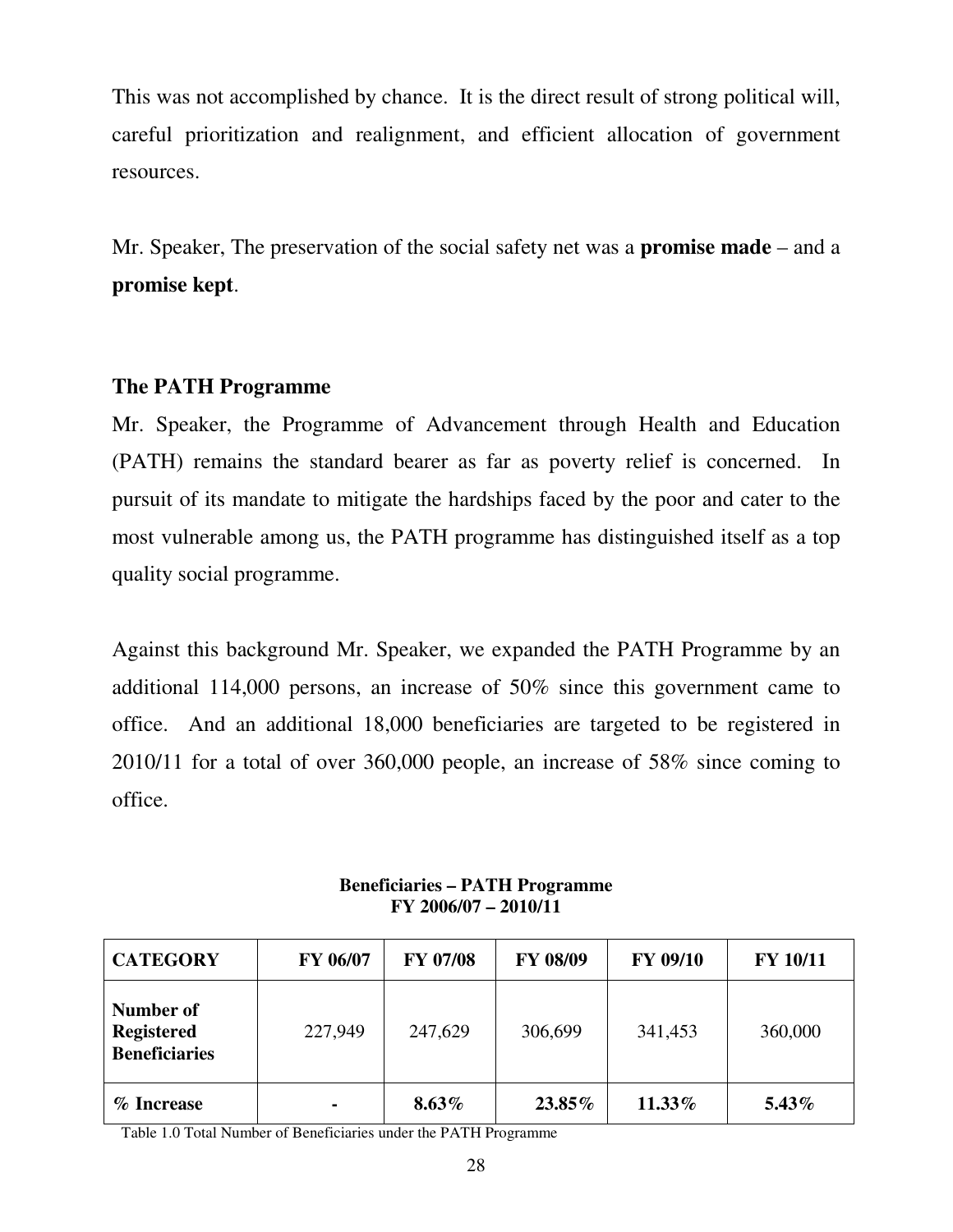In respect of expenditure, this will be increased in 2010/11 by 34.19% or \$868.2 million over 2009/10. Since coming to power, the PATH Programme expenditure has increased by 180% moving from \$1.2 billion to \$3.4 billion. This includes a substantial increase of PATH assistance to children attending school which has moved from \$604 million in 2006/07 to \$2.2 billion in 2010/11.

| FY 2006/07 - 2010/11  |                       |                             |                       |                              |                              |  |
|-----------------------|-----------------------|-----------------------------|-----------------------|------------------------------|------------------------------|--|
| <b>CATEGORY</b>       | FY 06/07<br>\$<br>600 | <b>FY 07/08</b><br>&<br>600 | FY 08/09<br>\$<br>600 | <b>FY 09/10</b><br>\$<br>600 | <b>FY 10/11</b><br>\$<br>600 |  |
| <b>Health</b>         | 246,134.12            | 255,412.30                  | 342,565.19            | 391,518.4                    | 435,728.30                   |  |
| <b>Education</b>      | 604,140.64            | 700,137.42                  | 1,108,188.14          | 1,554,973.3                  | 2,232,933.34                 |  |
| <b>Pregnancy</b>      | 4,223.04              | 4.678.84                    | 6.547.70              | 8,411                        | 30,796.87                    |  |
| <b>Adult poor</b>     | 3,443.94              | 4,331.16                    | 6,063.80              | 11,360.7                     | 30,796.87                    |  |
| <b>Elderly</b>        | 205,751.58            | 232,863.98                  | 321,240.50            | 372,106.8                    | 461,953.01                   |  |
| <b>Disability</b>     | 31,504.26             | 37,341.68                   | 59,097.50             | 72,668.7                     | 92,390.60                    |  |
| <b>Poor Relief</b>    | 117,769.17            | 113,320.28                  | 133,068.67            | 128,515.88                   | 123,187.50                   |  |
| <b>Hurricane Dean</b> | N/A                   | 170,534.00                  | N/A                   | N/A                          | N/A                          |  |
| <b>TOTAL</b>          | 1,212,966.63          | 1,518,619.66                | 1,976,771.50          | 2,539,554.78                 | 3,407,786.49                 |  |
| % Increase            |                       | 25.20%                      | 30.17%                | 28.47%                       | 34.19%                       |  |

**Expenditure – PATH Programme** 

Table 1.1 Total Expenditure under the PATH Programme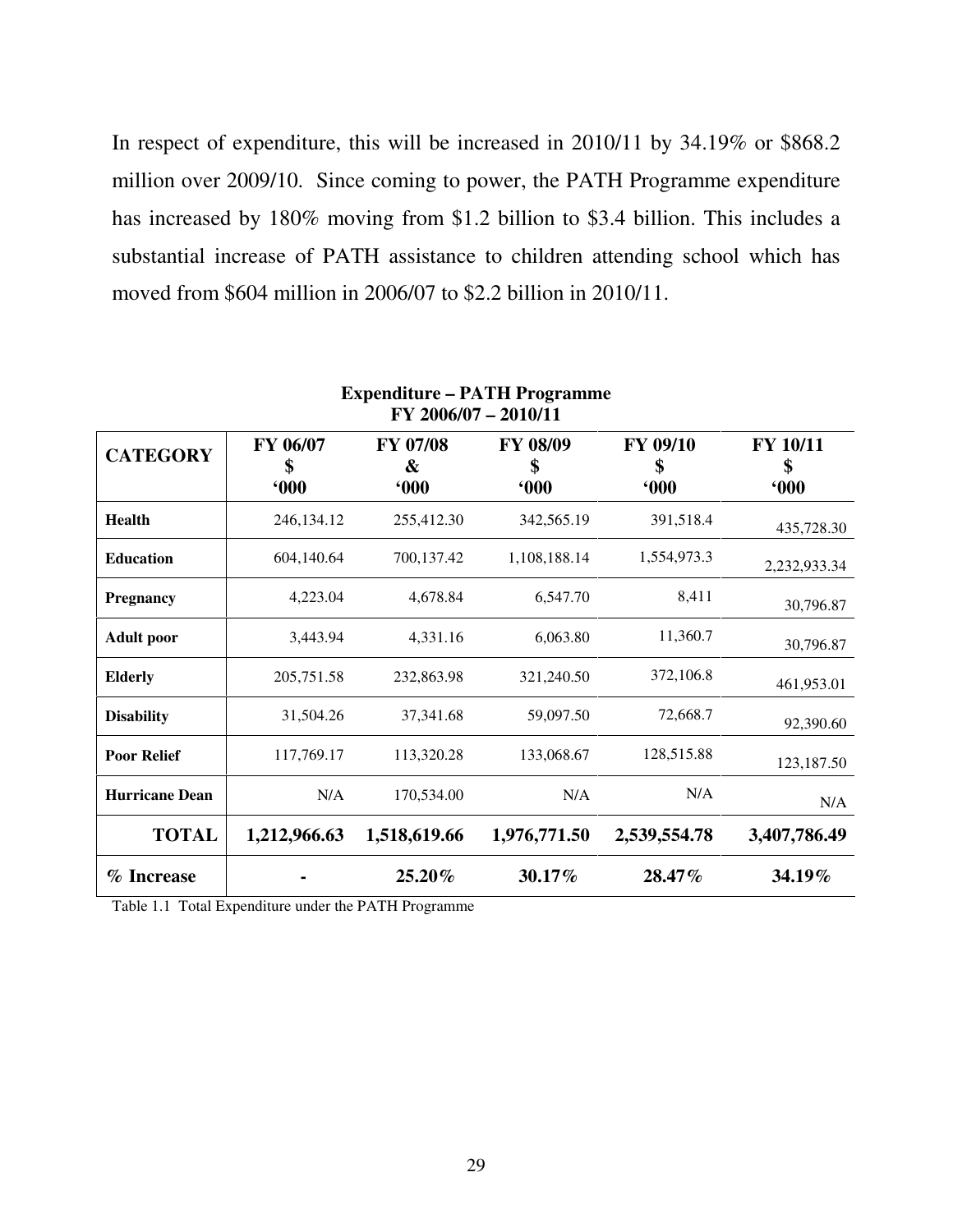#### **SUPPORT FOR EDUCATION/REMOVAL OF COST-SHARING**

Mr. Speaker, this government has focused heavily on education. A critical feature of our investment in education is the increased access of students to secondary education through the removal of tuition fees. Mr. Speaker, tuition-free education at the secondary level, was a **promise made** – and a **promise kept**.

| <b>FINANCIAL YEAR</b> | <b>Number of Students</b><br><b>Benefiting</b> | <b>Type of Benefit</b>        |
|-----------------------|------------------------------------------------|-------------------------------|
| 2004/05               | 203,305                                        | <b>Cost Sharing</b>           |
| 2005/06               | 203,329                                        | 66                            |
| 2006/07               | 213,526                                        | 66                            |
| 2007/08               | 218,101                                        | <b>Tuition-Free Education</b> |
| 2008/09               | 220,957                                        | 66                            |
| 2009/10               | 222,947                                        | 66                            |

**Tuition Benefit Received by Secondary School Students FY 2004/05 – FY 2009/10** 

Table 2.0 Number of Students Benefiting from Tuition-Free Education Note: FY 2007/08 saw the inception of Tuition-free Education at the Secondary Level. Prior to that students at the secondary level benefited under the cost sharing programme.

Mr. Speaker, under this administration, some 222,947 students at the secondary level have benefited from tuition-free education. Tuition-free education at the secondary level has enabled many students with acute socio-economic challenges to better access this priceless commodity. It has also allowed many to attend school more consistently.

Our investment in the training and development of our people goes way beyond the removal of tuition fess at the secondary level.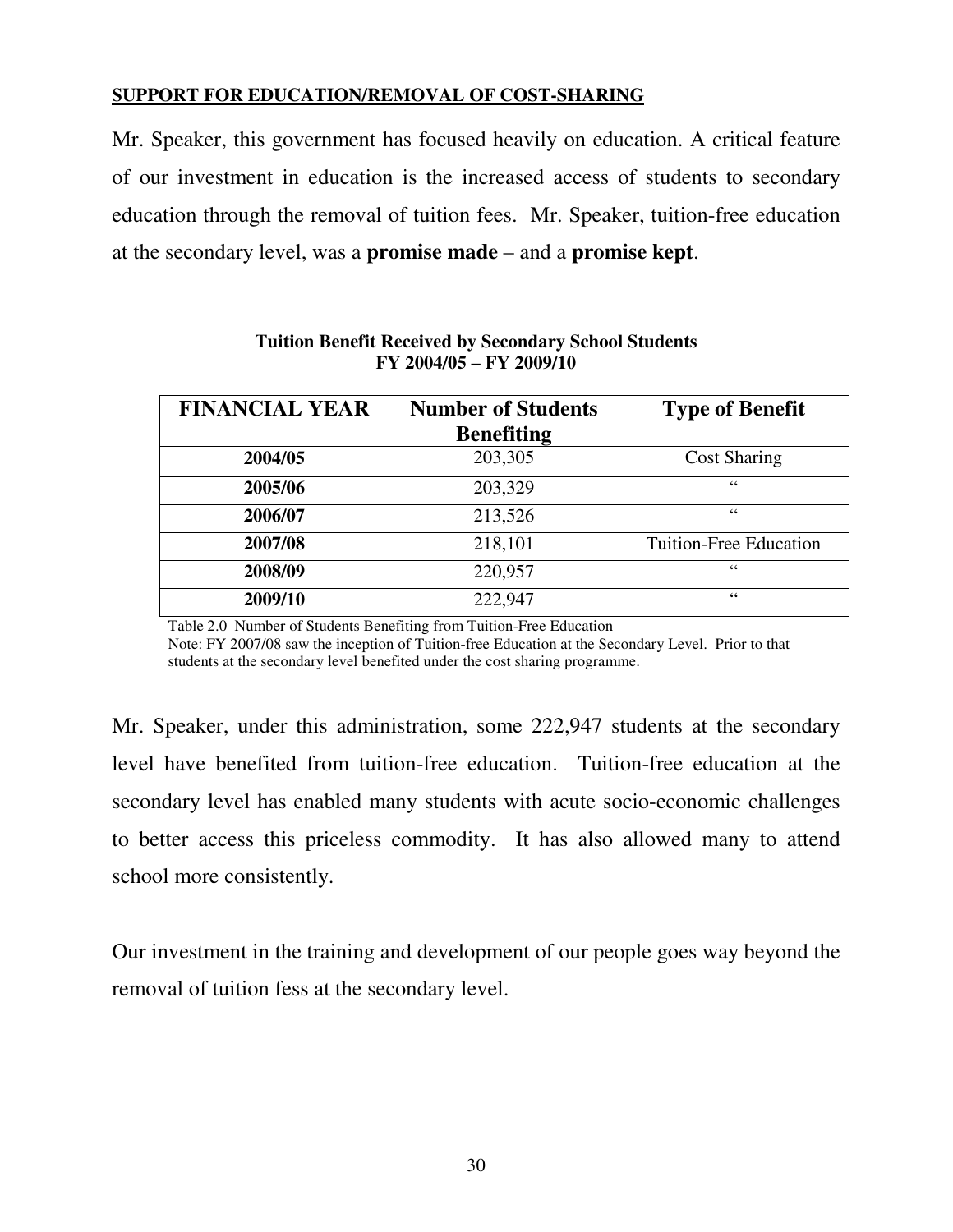| <b>FUNCTIONS</b>              | FY 06/07     | FY 07/08     | FY 08/09     | FY 09/10     | FY 10/11     |
|-------------------------------|--------------|--------------|--------------|--------------|--------------|
|                               | <b>Total</b> | <b>Total</b> | <b>Total</b> | <b>Total</b> | <b>Total</b> |
|                               | \$'000       | \$'000       | \$'000       | \$'000       | \$'000       |
| <b>Central Administration</b> | 3,134,237    | 3,711,602    | 4,655,786    | 3,674,189    | 3,159,401    |
| Elections                     |              |              |              | 833,415      | 761,798      |
| Early Childhood               | 1,487,054    | 2,164,534    | 2,178,237    | 2,332,363    | 2,506,627    |
| Primary Education             | 14,117,669   | 14,545,411   | 18,431,936   | 22,890,574   | 22,431,144   |
| <b>Special Education</b>      | 432,970      | 607,531      | 799,660      | 904,723      | 906,659      |
| Secondary Education           | 14,000,793   | 18,112,562   | 21,038,198   | 25,339,992   | 24,659,581   |
| <b>Tertiary Education</b>     | 8,571,932    | 10,033,139   | 12,742,624   | 13,122,426   | 12,489,835   |
| <b>Adult Education</b>        | 127,781      | 134,951      | 164,103      | 163,529      | 150,366      |
| <b>Common Services</b>        | 1,233,168    | 1,265,381    | 1,651,605    | 1,563,762    | 1,965,493    |
| <b>Library Services</b>       | 683,143      | 787,493      | 916,014      | 804,592      | 758,667      |
| <b>Students' Nutrition</b>    | 579,336      | 1,032,121    | 1,659,613    | 2,582,711    | 2,932,847    |
| <b>TOTAL</b>                  | 44,368,083   | 52,394,725   | 64,237,776   | 74,212,276   | 72,722,418   |
| <b>EDUCATION</b>              |              |              |              |              |              |
| <b>BUDGET</b>                 |              |              |              |              |              |
| % Year on Year                |              | 18.09%       | 22.60%       | 15.53%       | $(2.01\%)$   |
| <b>Increase</b>               |              |              |              |              |              |
| Promotion of Arts &           |              |              |              |              |              |
| Culture                       |              |              |              |              |              |
| Disaster Management           |              | 500,000      | 50,000       | 34,933       | 60,237       |
| Youth Development             | 596,355      | 712,311      | 721,385      | 562,191      | 584,664      |
| Programme                     |              |              |              |              |              |
| <b>TOTAL MINISTRY</b>         | 44,964,438   | 53,607,036   | 65,009,161   | 74,809,400   | 73,367,319   |
| <b>BUDGET</b>                 |              |              |              |              |              |
| % Year on Year                |              | 19.22%       | 21.27%       | 15.08%       | $(1.93\%)$   |
| <b>Increase</b>               |              |              |              |              |              |

**Total (Recurrent and Capital) Expenditure – Education FY 2006/07 – 2010/11** 

Table 2.1 Total Expenditure on Education

Mr. Speaker, the education sector continues to receive a most enviable share of the national budget. This year's allocation to the sector amounts to some 14.56% of the national budget – closer to the target of 15%.

This overwhelming investment in the development of our human resources is investment well made, Mr. Speaker.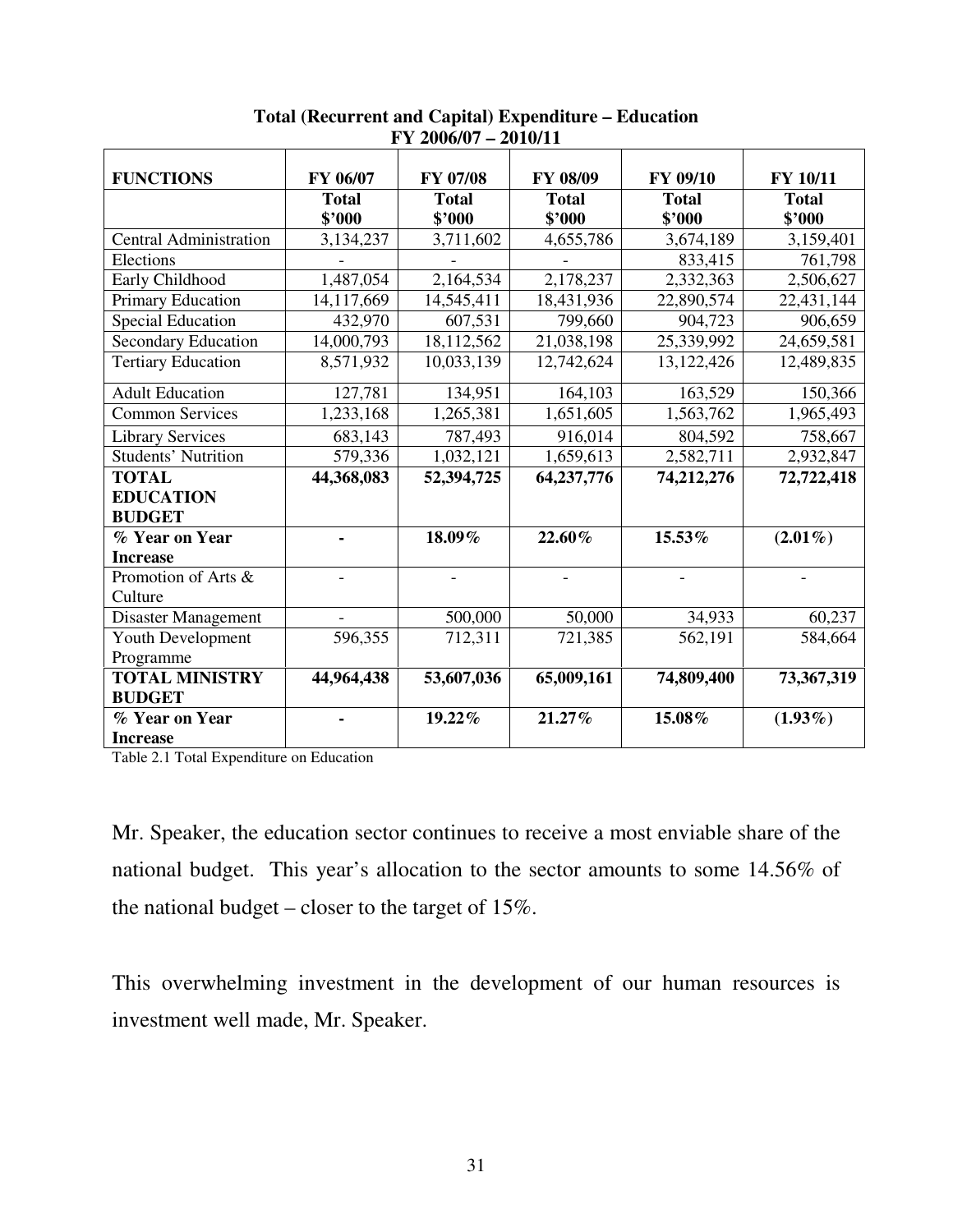## **Expanded School Feeding Programme**

Mr. Speaker, appropriate nutrition is essential to the academic success of our children. The School Feeding programme is designed to support the nutritional needs of our children, particularly those who can ill-afford adequate catering to those needs.

The government has seen it fit to expand the School Feeding programme, providing even greater support to our children. Good nutrition is vital to the physical, social and mental development of our children as poor nutrition diminishes their cognitive development and compromises their ability to effectively participate in learning experiences.

Mr. Speaker, it is with this in mind that the government took a decision to expand the School Feeding Programme which has moved from feeding 113,000 students in 2007/08 to a targeted 220,000 students in this fiscal year – 94% increase.

| $\bf{r}$ $\bf{r}$ $\bf{200700 - 2010711}$     |          |                 |                 |                 |  |
|-----------------------------------------------|----------|-----------------|-----------------|-----------------|--|
| <b>CATEGORY</b>                               | FY 07/08 | <b>FY 08/09</b> | <b>FY 09/10</b> | <b>FY 10/11</b> |  |
| <b>Number of PATH</b><br><b>Beneficiaries</b> | 113,167  | 119,000         | 185,371         | 220,000         |  |
| % Year on Year Increase                       |          | $5.16\%$        | 55.77%          | 18.68%          |  |

 **PATH Beneficiaries – Expanded School Feeding Programme FY 2007/08 – 2010/11** 

Table 3.0 Total number of beneficiaries under the School Feeding Programme

Note: The first budgetary provision for PATH under the School Feeding Programme was made in FY 2007/08.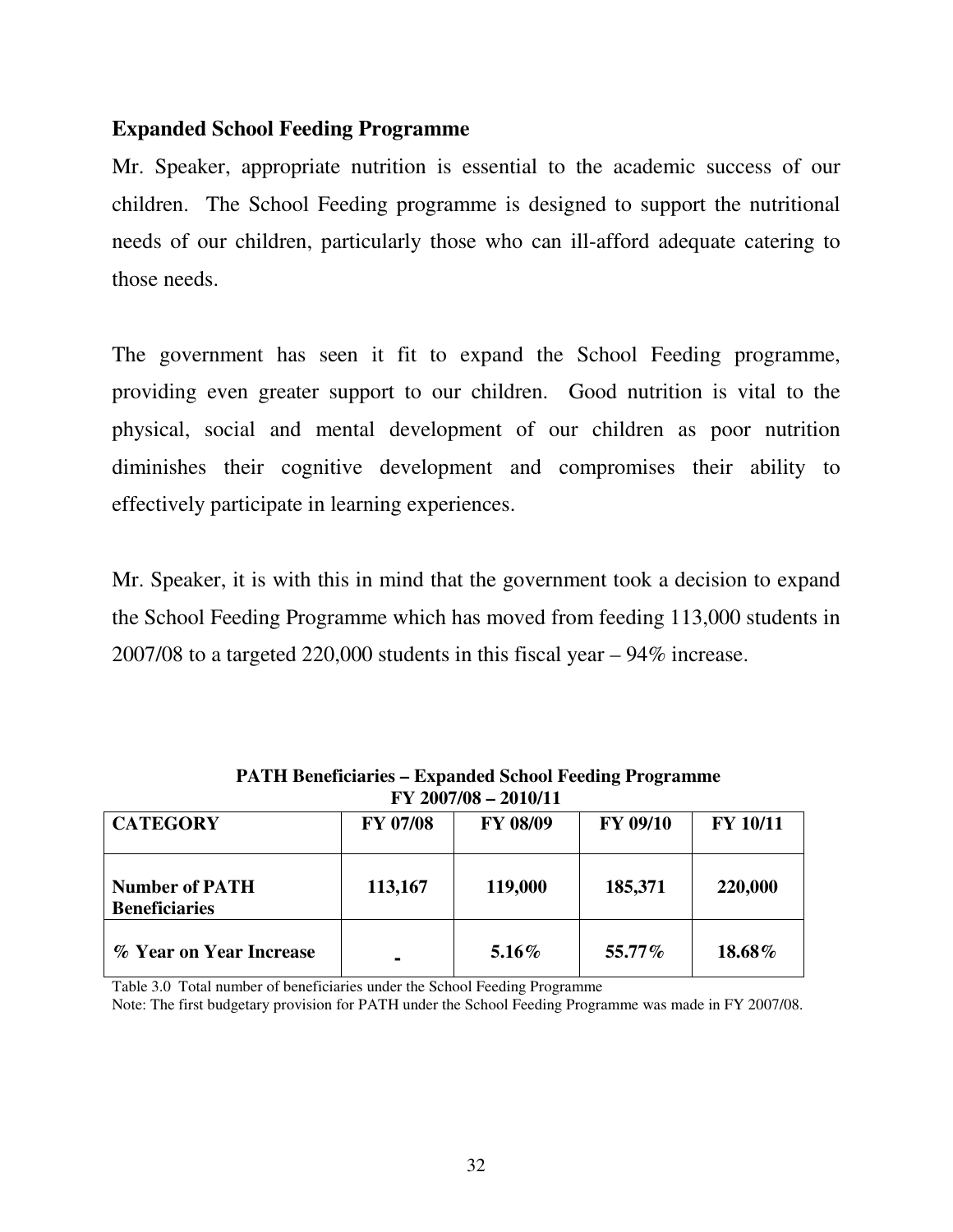| FY ZVIVII                                 |                                |  |  |  |
|-------------------------------------------|--------------------------------|--|--|--|
| <b>CATEGORY</b>                           | <b>NUMBER OF BENEFICIARIES</b> |  |  |  |
| <b>Nutrition Products Ltd.</b>            | 136,000                        |  |  |  |
| (Nutribun & Milk Programme)               |                                |  |  |  |
| <b>Feeding Grants</b>                     | 175,000                        |  |  |  |
| <b>Commodities</b>                        | 86,000                         |  |  |  |
| (Used to Prepare Meals)                   |                                |  |  |  |
| <b>Nutrition Subsidy to Basic Schools</b> | 96, 309                        |  |  |  |

#### **Other School Feeding Benefits FY 2010/11**

Table 3.1 Number of Students receiving other School Feeding Benefits

#### **FY 2006/07 – 2010/11 CATEGORY FY 06/07 \$ '000 FY 07/08 \$ '000 FY 08/09 \$ '000 FY 09/10 \$ '000 FY 10/11 \$ '000 Allocation for PATH under the School Feeding Programme**  N/A 438,750 938,750 1,470,000 1,831,888 **Allocation for Nutrition Products Ltd. (Nutribun & Milk)**  318,147 375,329 449,652 717,359 706,878 **Allocation for Feeding Grants (Lunch Programme)** 61,250 61,250 61,250 62,110 83,250 **Allocation for Commodities Used to Prepare Meals (Lunch Programme)** 191,968 149,605 199,049 297,303 297,303 **Allocation for the Nutrition Subsidy to Basic Schools**  26,987.45 26,686.44 25,064.50 30,000.00 25,834.75

# **Total Expenditure – School Feeding Programme**

Table 3.2 Total Expenditure under the School Feeding Programme

Note: The first budgetary provision for PATH under the School Feeding Programme was made in FY 2007/08.

**TOTAL 596,569.68 1,049,602.44 1,672,805.18 2,570,849.18 2,945, 153.75**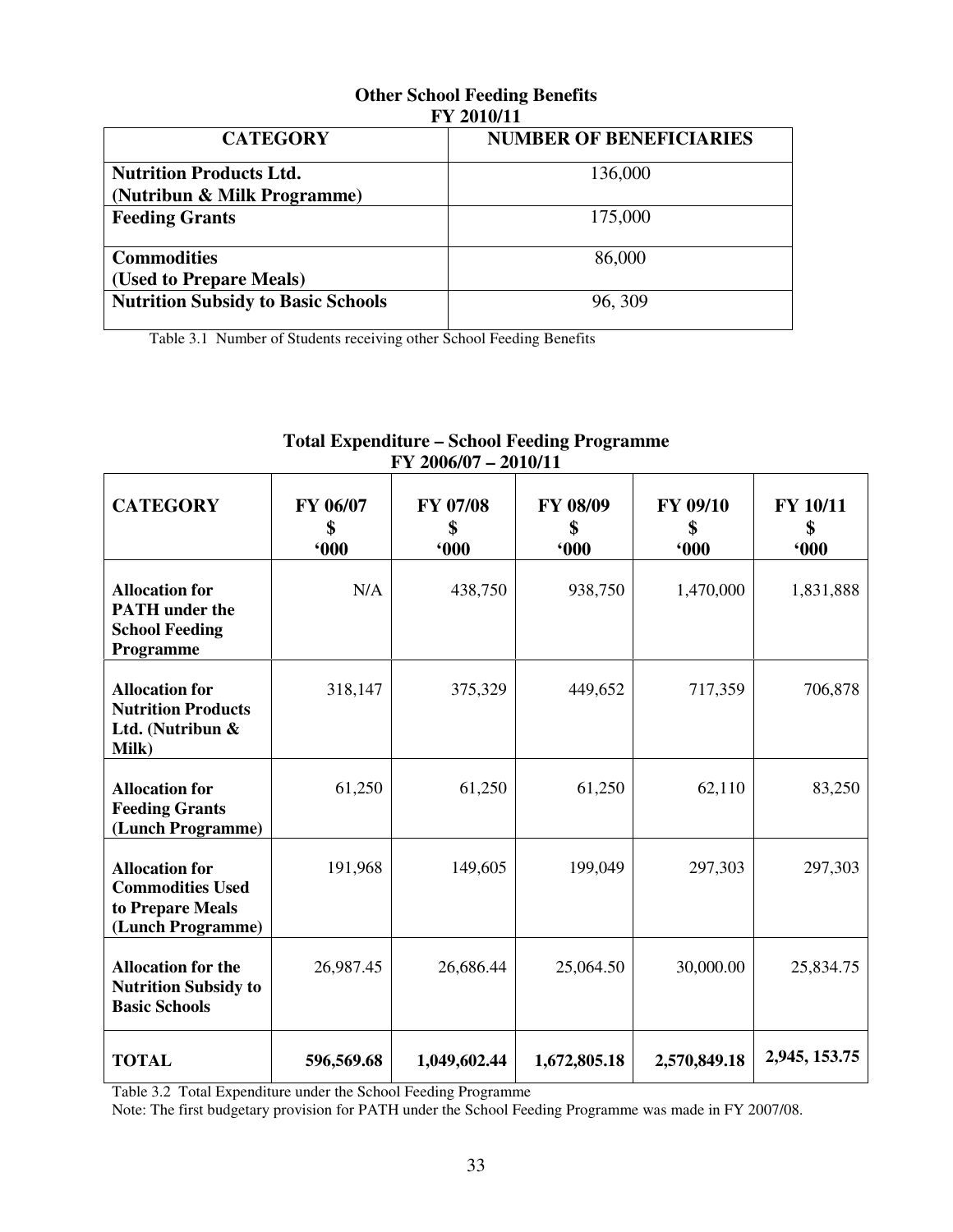# **Abolition of Hospital User Fees**

Mr. Speaker, the abolition of user fees at public hospitals represents another seminal accomplishment in respect of the social safety net. It has provided access to quality healthcare for many who could ill-afford accessing health care.

| <b>CATEGORY</b>                                                                                | FY 2007/08<br>(Pre-Abolition of<br><b>Hospital User Fees)</b> | FY 2008/09 | FY 2009/10 | FY 2010/11 |
|------------------------------------------------------------------------------------------------|---------------------------------------------------------------|------------|------------|------------|
| <b>Visits to Health Centres</b>                                                                | 1,485,993                                                     | 1,728,570  | 1,614,246  | 1,596,130  |
| <b>Number of Persons Admitted</b><br>to Accident and Emergency                                 | 815,997                                                       | 812,699    | 824,254    | 816,479    |
| <b>Number of Persons Admitted</b><br>to Public Hospitals from<br><b>Accident and Emergency</b> | 94,162                                                        | 89,292     | 91,924     | 91,817     |
| <b>Number of Persons Seen for</b><br><b>Pharmacy Services</b>                                  | 739,393                                                       | 843,691    | 973,178    | 837,936    |

#### **Beneficiaries – Abolition of User Fees at Public Hospitals FY 2006/07 – 2010/11**

Table 5.0 Number of Persons benefiting from the Abolition of User Fees at Public Hospitals

Mr. Speaker, since the abolition of user fees at public hospitals, we have seen steady increases in the use of public healthcare services ranging from 16% to 32%. This, Mr. Speaker, represents a significant enhancement in the social safety net.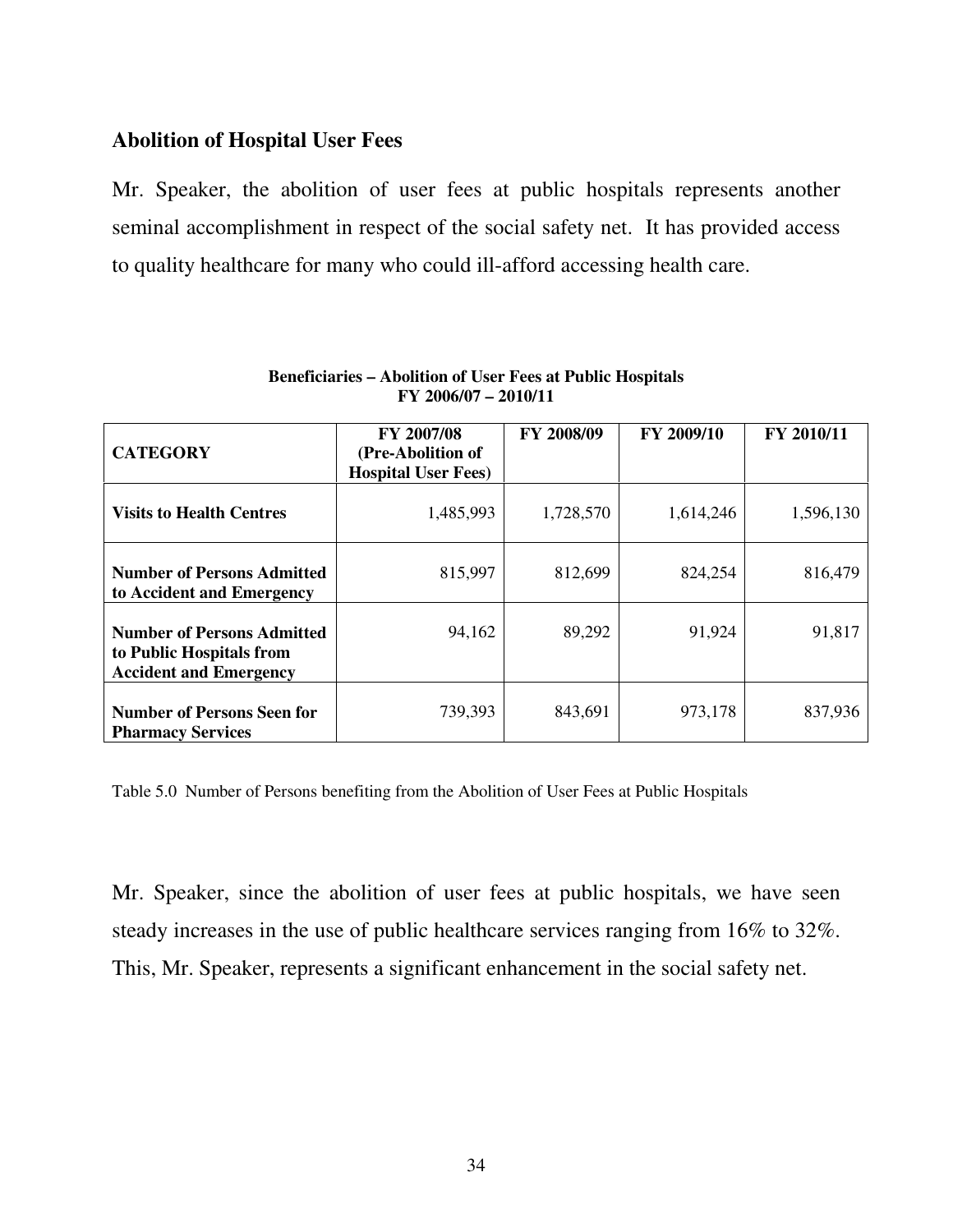#### **Constituency Development Fund (CDF)**

Despite the challenges, the same level of \$20.0 million per constituency has been preserved because the Government recognizes that the CDF is an important part of our social safety net. The CDF enables Members of Parliament to be more responsive to individual and community needs to include: minor water supplies and trucking of water, housing repairs, community road repairs, back-to-school assistance and welfare assistance to name just a few of the areas supported by the CDF.

#### **Doubling of the Income Tax Threshold**

An important part of enhancing the social safety net for our PAYE workers was the Government's decision to double the income tax threshold from \$220,000 to \$440,000, leaving \$55,000 more per year in the hands of workers as disposable income.

#### **Other Social Programmes**

Mr. Speaker, the social safety net remains buoyed by benefits derived from various social programmes. The work of several organizations such as the CHASE Fund, the Jamaica Social Investment Fund (JSIF), the National Health Fund (NHF), and the Sports Development Foundation (SDF), continue to make marked contributions to human development and nation-building.

These organizations engage in work aimed at improving quality of life and providing opportunities for self-empowerment. Of note are the 125% increase in expenditure projected for JSIF and 26.0% increase in projected expenditure at the National Health Fund.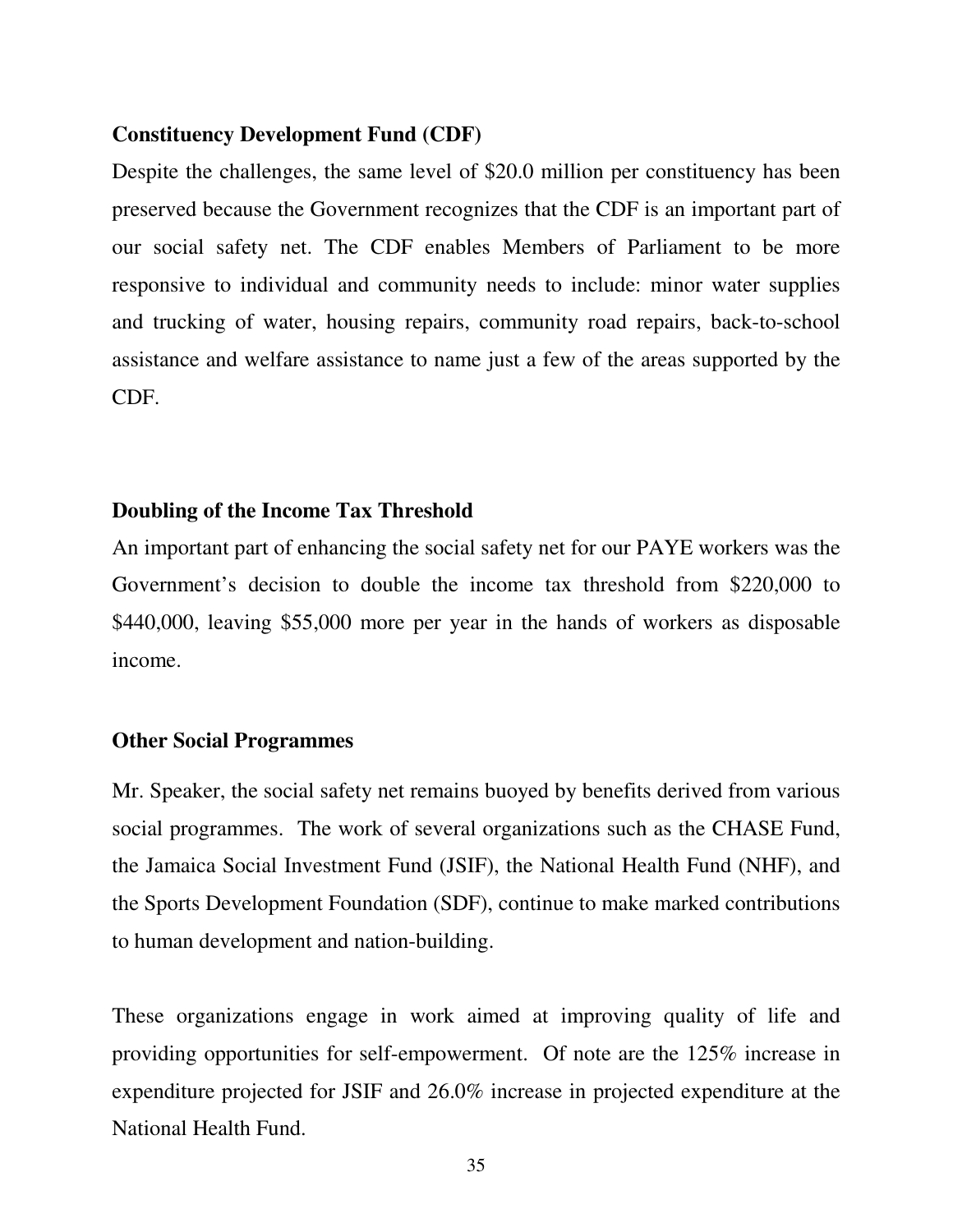| <b>SELECT SOCIAL PROGRAMMES</b>              | FY 2009/10   | FY2010/11    |
|----------------------------------------------|--------------|--------------|
|                                              | \$2000       | \$2000       |
| <b>Jamaica Social Investment Fund (JSIF)</b> | 1,046,517.00 | 2,359,603.00 |
| % Increase                                   |              | 125.47%      |
| <b>CHASE Fund</b>                            | 1,038,230.00 | 1,068,380.00 |
| % Increase                                   |              | $2.90\%$     |
| <b>National Health Fund (NHF)</b>            | 2,357,000.00 | 2,976,000.00 |
| % Increase                                   |              | 26.26%       |
| <b>Sports Development Foundation (SDF)</b>   | 409,590.00   | 408,800.00   |
| % Increase                                   |              | $(0.19\%)$   |

#### **Total Expenditure – Other Social Programmes FY 2009/10 – 2010/11**

Table 4.0 Total Expenditure in respect of Other Social Programmes.

Mr. Speaker, when all these social programmes are combined, it is undeniable that the support to hundreds of thousands of Jamaicans through PATH, Education, Health, CDF and Social Benefit organizations, represents an unprecedented level of support in uplifting the life of Jamaicans – **Promise made, promise kept.**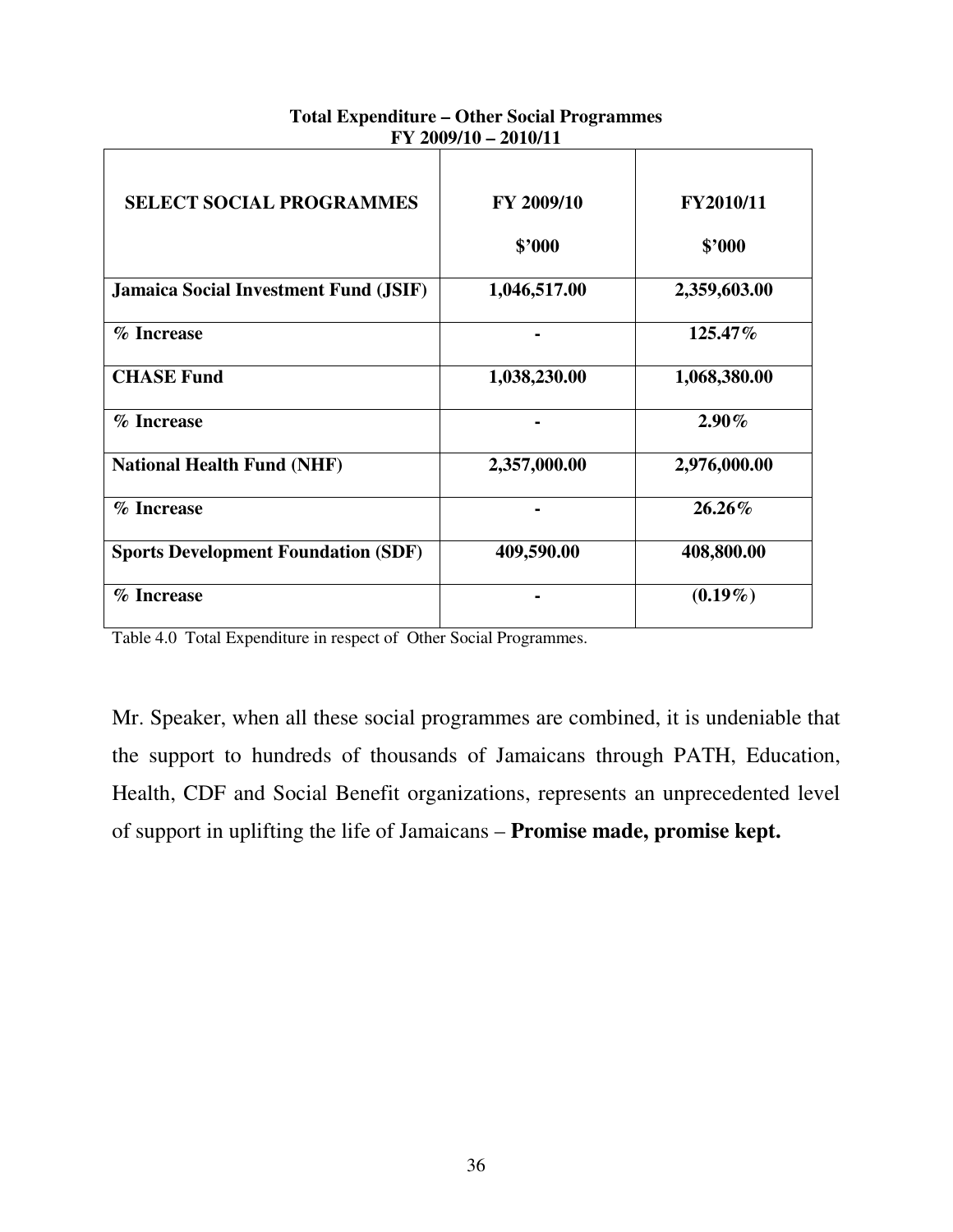# **5. FINANCING THE BUDGET FY2010/11**

# **Revenue and Grants**

Expected revenue and grants for this fiscal year will be \$326.3 billion with tax revenue contributing 88% of this total.

|                     | <b>J\$</b> billion |
|---------------------|--------------------|
| Tax revenue         | 287.2              |
| Non-tax revenue     | 20.1               |
| <b>Bauxite levy</b> | 0.7                |
| Capital revenue     | 2.7                |
| Grants              | 15.6               |
|                     |                    |

**Total 326.3** 

The projected deficit for the fiscal year is 6.5% of GDP. Borrowing to close the financing gap will be \$176.3 billion, which is substantially less than the \$301.5 billion borrowed last year. This is another indicator of the success of the JDX initiative.

|               | 2009/10            | 2010/11 |
|---------------|--------------------|---------|
|               | <b>J\$</b> billion |         |
| Loan receipts | 301.5              | 176.3   |
| -External     | 52.7               | 58.3    |
| - Domestic    | 248.8              | 118.0   |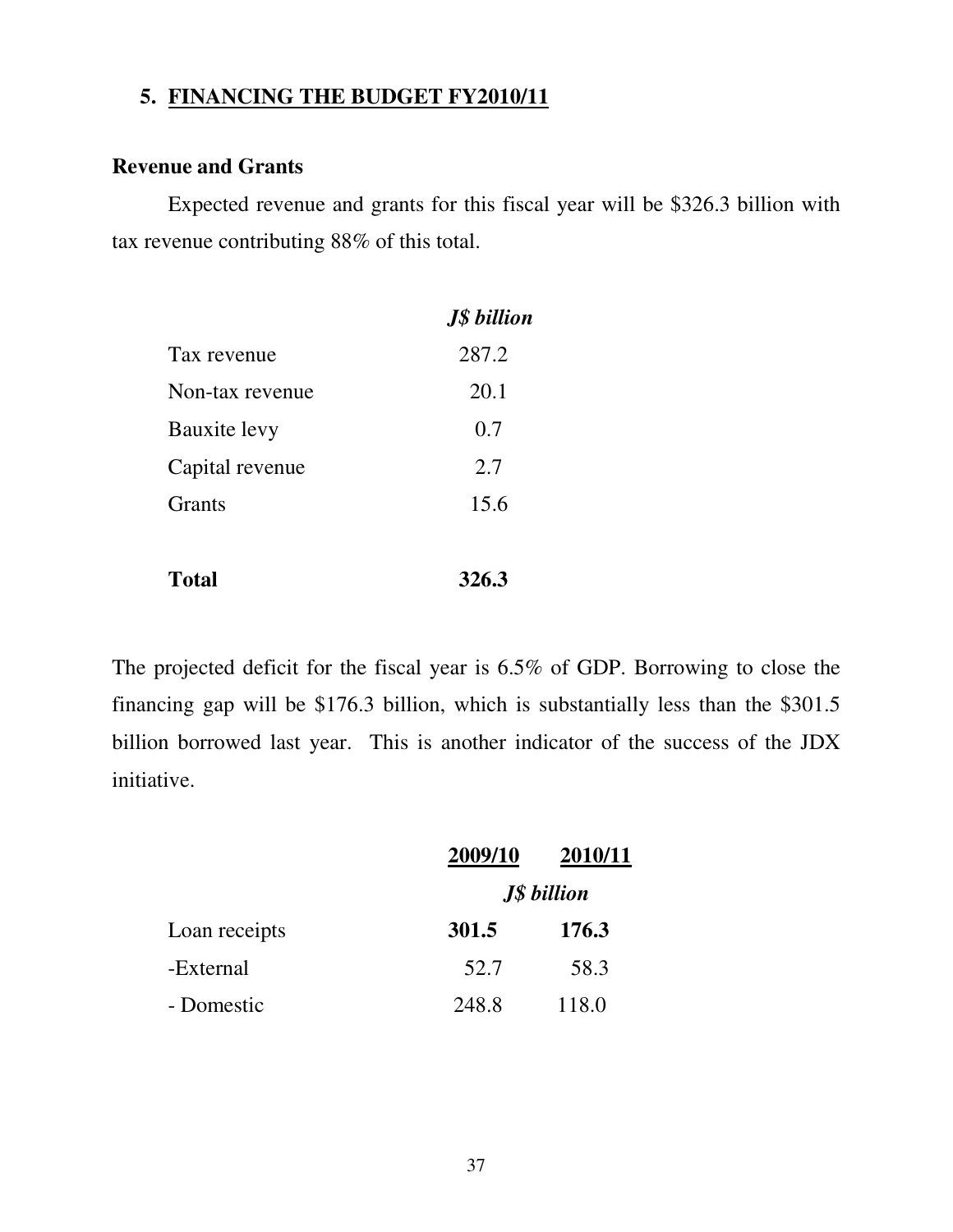# **6. IMPROVING TAX ADMINISTRATION AND TAX COMPLIANCE**

I had previously announced that there would be no new taxes in fiscal year 2010/11, with the exception of changes to the property tax rates. The new property tax rates were announced in this honourable House last week and took effect on April 1, 2010. I stand by our promises for this fiscal year 2010/11.

Cabinet has examined and deliberated on a number of proposed amendments to the GCT and Income Tax Acts, aimed at strengthening the compliance and enforcement capabilities of the Tax Administration. These proposed amendments along with other legislative changes will complement the work now being done by the tax authorities, who will further intensify their enforcement actions against delinquent taxpayers in the 2010/11 fiscal year.

I make an appeal to persons who are in arrears or who are underreporting their taxes to stop doing so and to pay their fair share – no more, no less.

#### **PROPOSED AMENDMENTS TO THE GCT ACT AND REGULATIONS:**

The proposed amendments to the GCT Act and Regulations will allow for greater efficiency and effectiveness in the system of collection and a widening of the tax base. Additionally, the current provisions dealing with offences are inadequate and the fines and penalties inappropriate, and will be changed. The changes are aimed at sending a strong signal to delinquents.

#### **Penalties and Fines**

In respect of the GCT Act, some of the amendments proposed to increase/impose fines/penalties for the following offences are: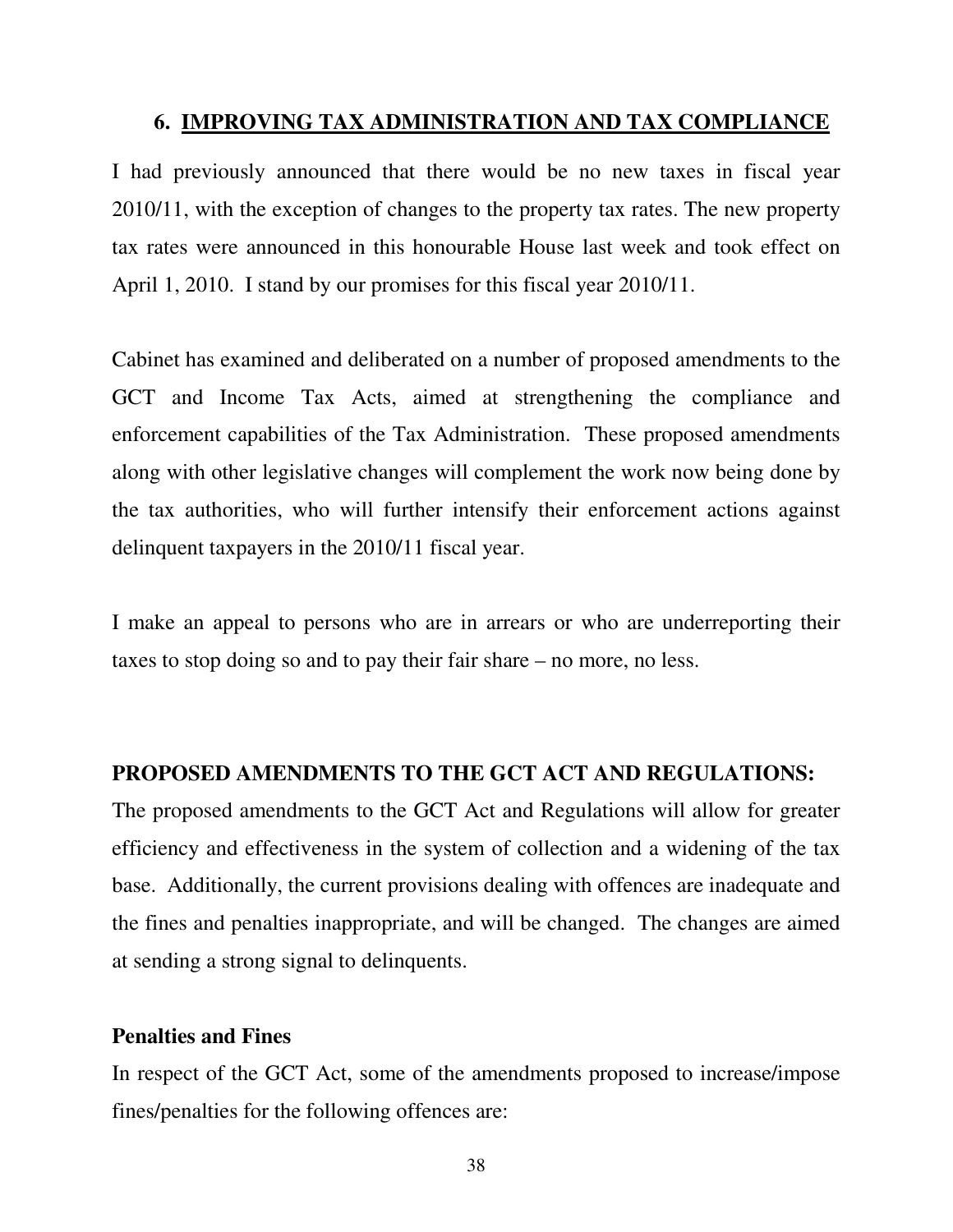| <b>OFFENSE</b>                                        | <b>CURRENT</b><br><b>PROVISION</b>                         | <b>PROPOSED</b><br><b>AMENDMENT</b>                  |
|-------------------------------------------------------|------------------------------------------------------------|------------------------------------------------------|
| Failure to apply for<br>Registration                  | Individual: penalty of<br>$\bullet$<br>\$5,000             | Penalty of \$100,000                                 |
|                                                       | <b>Body Corporate:</b><br>$\bullet$<br>penalty of \$10,000 |                                                      |
| Failure to file a GCT<br>return                       | Individual: penalty of<br>$\bullet$<br>\$1,000             | Penalty of \$10,000                                  |
|                                                       | <b>Body Corporate:</b><br>penalty of \$2,000               |                                                      |
| Failure to display GCT<br>Certificate of Registration | No penalty                                                 | \$50,000 or imprisoned for<br>up to 3 months or both |
| Failure to issue a tax<br>invoice                     | Offence, no specific<br>penalty                            | \$500,000 or imprisoned<br>for 12 months             |
| Failure to supply records                             | Offence, no specific<br>penalty                            | \$500,000 or imprisoned<br>for 12 months             |
| Failure to return a tax<br>certificate                | Offence, no specific<br>penalty                            | \$500,000 or imprisoned<br>for 12 months             |

In an effort to encourage persons who have outstanding amounts to come forward voluntarily, the interest rate charged for late payment of GCT is to be reduced from 2.5% to 1.5% per month.

# **Imported Services**

Cabinet is also considering an amendment to the GCT Act, aimed at strengthening the provisions as they relate to imported services, as well as to provide a standard method of calculating input tax credits in situations where there is a combination of taxable and exempt supplies.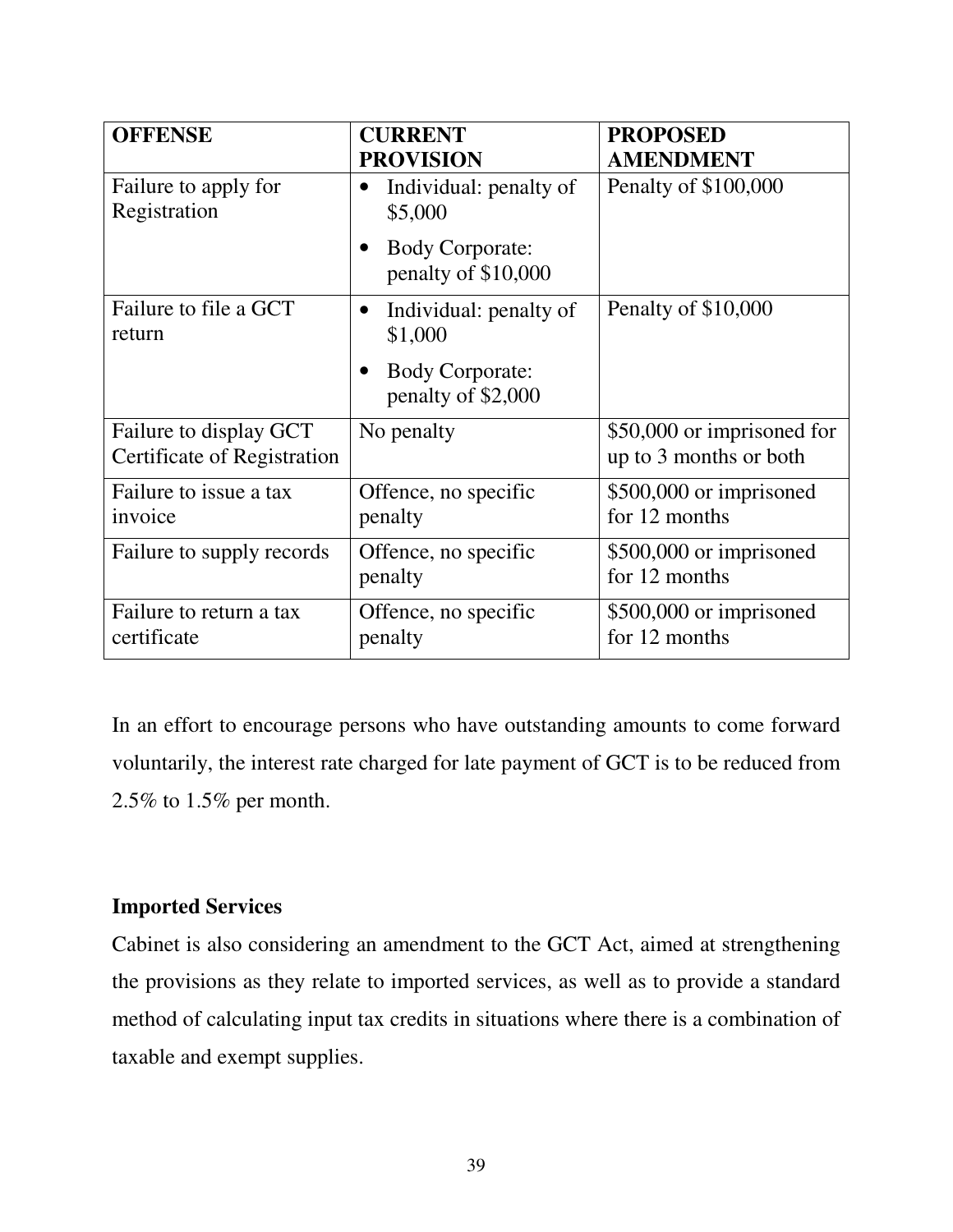The amendments now proposed will also clarify the definition of imported services and specify exemptions, and set a threshold for the purpose of charging GCT on imported services.

#### **Proposed Amendments to the Income Tax Act:**

In respect of the Income Tax Act, amendments have been proposed to reduce the interest charge for late payment of Income Tax from 40% to 20% per annum.

# **Proposed Amendments to TCC Requirements:**

We are revisiting the proposal that a Tax Compliance Certificate (TCC) become a requirement for professionals, such as doctors, lawyers, architects, to be registered to practice in Jamaica.

#### **Proposed Introduction of a Flat Tax:**

Cabinet will soon examine a proposal to introduce a flat tax for small business operators in certain fields. This proposed change will apply to artisans, such as plumbers, electricians, masons, painters, as well as transport operators. The mechanics of how this will be applied as well as the legislative provisions will be worked out by the tax authorities.

#### **Reform of Tax Administration**

The Cabinet has approved a submission paving the way for the transformation of the Tax Administration into a leaner and more efficient entity. Following the required legislative changes, the Taxpayer Audit & Assessment Department, the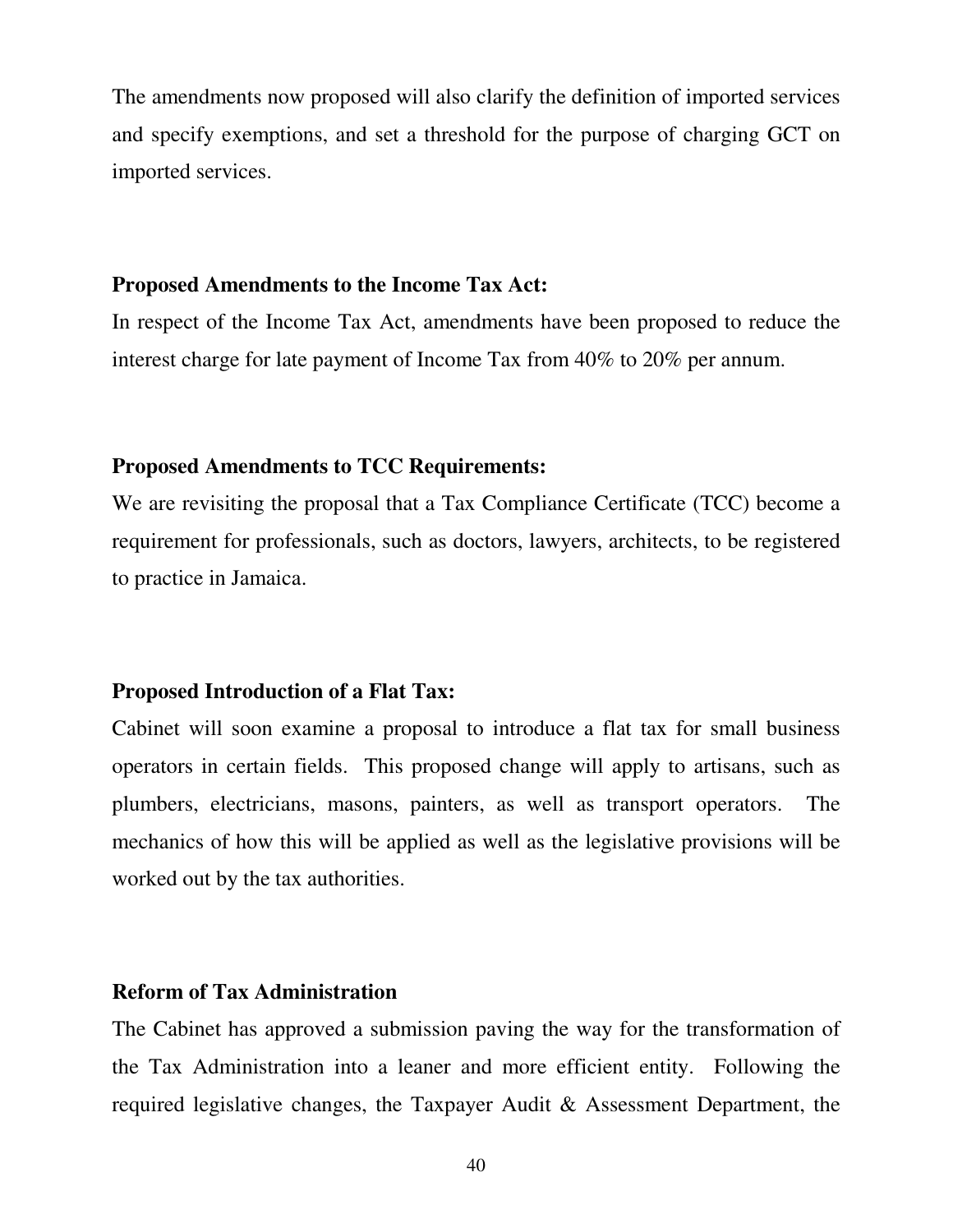Inland Revenue Department and the Tax Administration Services Department will be merged to form a single domestic Tax Administration Department.

#### **Technical Assistance from International Community**

As a matter of urgency, we are strengthening the capabilities of the Tax Administration, through assistance from the US Treasury, with the support of three (3) former IRS Agents, to enhance the capabilities of the Department.

Assistance is also being received from the Caribbean Technical Assistance Centre (CARTAC) and the IMF to develop our auditing and compliance capabilities and techniques.

#### **Fraud Against the State**

Increasingly, corruption is being discovered in several areas of Taxation and Customs. Billions of dollars have been potentially lost through corrupt practices. Strong measures are being put in place to address this crisis. The Revenue Protection Division (RPD) will be strengthened and enlarged to detect and prosecute tax officials, as well as their co-conspirators in the private sector, who cross the line.

#### **Tax Evasion by Taxpayers**

Mr. Speaker, I want to pause here to address another area which continues to wreak debilitating effects on the revenue; that is the issue of Tax Evasion. The matter has been the subject of much public debate, research and technical advice, however it persists at a disturbing rate.

41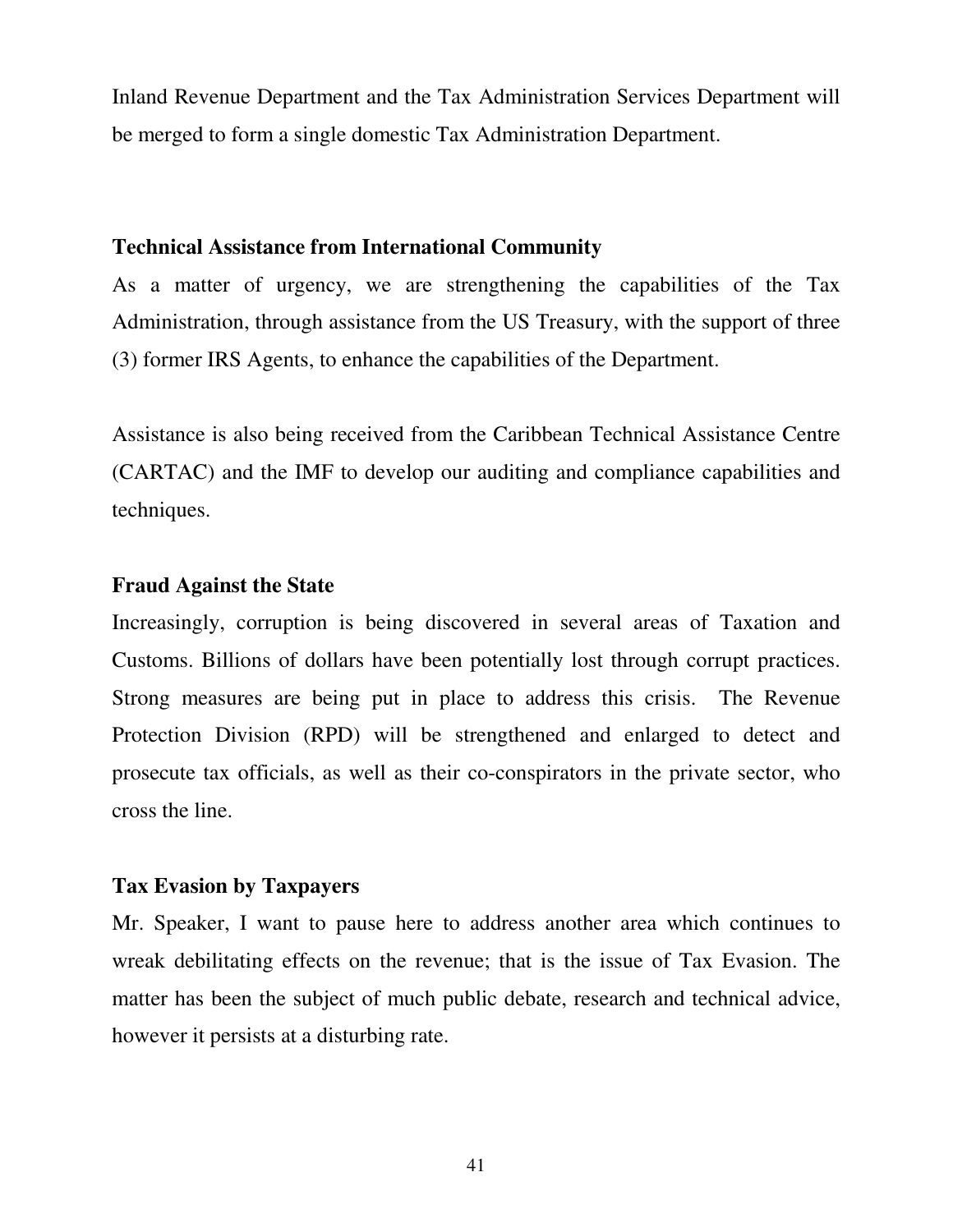Tax Evasion is globally regarded as a criminal act. It is intentional illegal behaviour, a violation of the tax laws in order to escape the payment of tax. An example of tax evasion is deliberate under-reporting of income. If you are involved in such an activity, you are regarded as stealing from the public revenue.

Mr. Speaker, if you are a businessman, who has not filed his returns, you are involved in tax evasion. If you are a professional who has under-reported his income, you are involved in tax evasion.

Mr. Speaker, we need to stop paying lip service to combating the scourge of tax evasion. We need to send an unequivocal message that you are not "smart" when you evade taxes, just as you are not smart when you steal or commit fraud.

We will tighten the laws and increase the penalties including custodial sentences. The tax authorities will continue with innovations such as the data mining facilities and the improvement of investigative capabilities.

Our goal is to stamp out this pervasive culture of tax evasion which has as its motto "catch me if you can". Our response resonant with steely determination will be "yes we can".

#### **7. BUILDING THE FOUNDATION FOR PROSPERITY**

The job of the Ministry of Finance and the Public Service is to establish a stable macro-economic climate that is characterized by low inflation, competitive interest rates, a stable exchange rate and equitable tax system.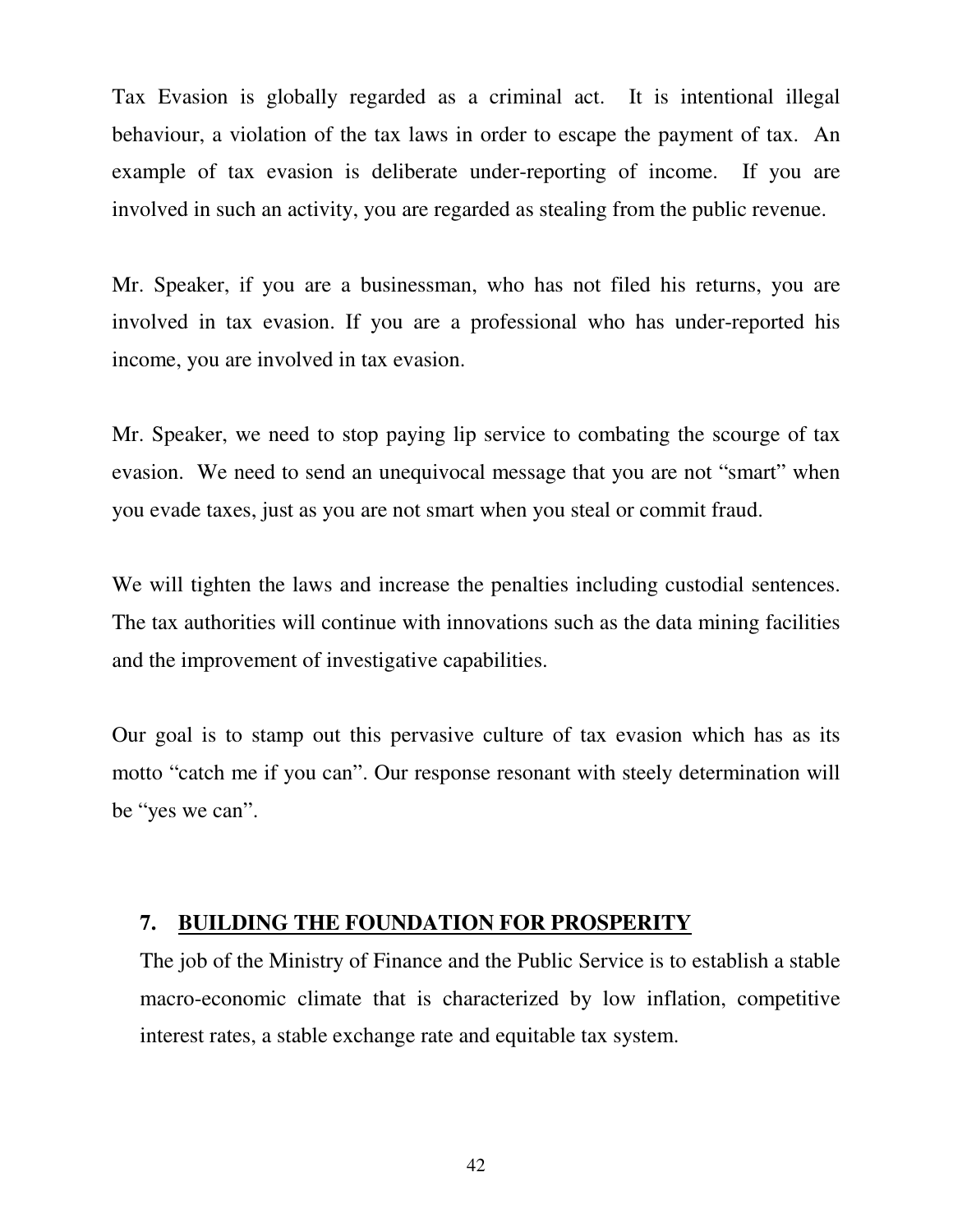When combined, these initiatives set the foundation for a competitive economy that will give incentives to entrepreneurs to invest, create jobs and earn foreign exchange.

Mr. Speaker, it is against this background that I once again highlight the Government's achievements in this regard:

- **Reduction in expenditure** a Government that has the courage to reign in run away government spending and to establish a balanced budget over the medium term.
- **Falling Interest Rates** with BOJ benchmark rates the lowest in 24 years – creating the opportunity to borrow at lower cost.
- **Stable Exchange Rate** with depreciation sharply moderated over the past year leading to an appreciation over the past several weeks.
- **Available Foreign Exchange** reflecting the confidence placed in governance by our local stakeholders and International Development Partners.
- **Appropriate government policies on energy** resulting in lower energy cost which will lead to lower production costs.
- **JDX Success** representing a collective understanding among our partners for lower interest costs on the budget and in doing business.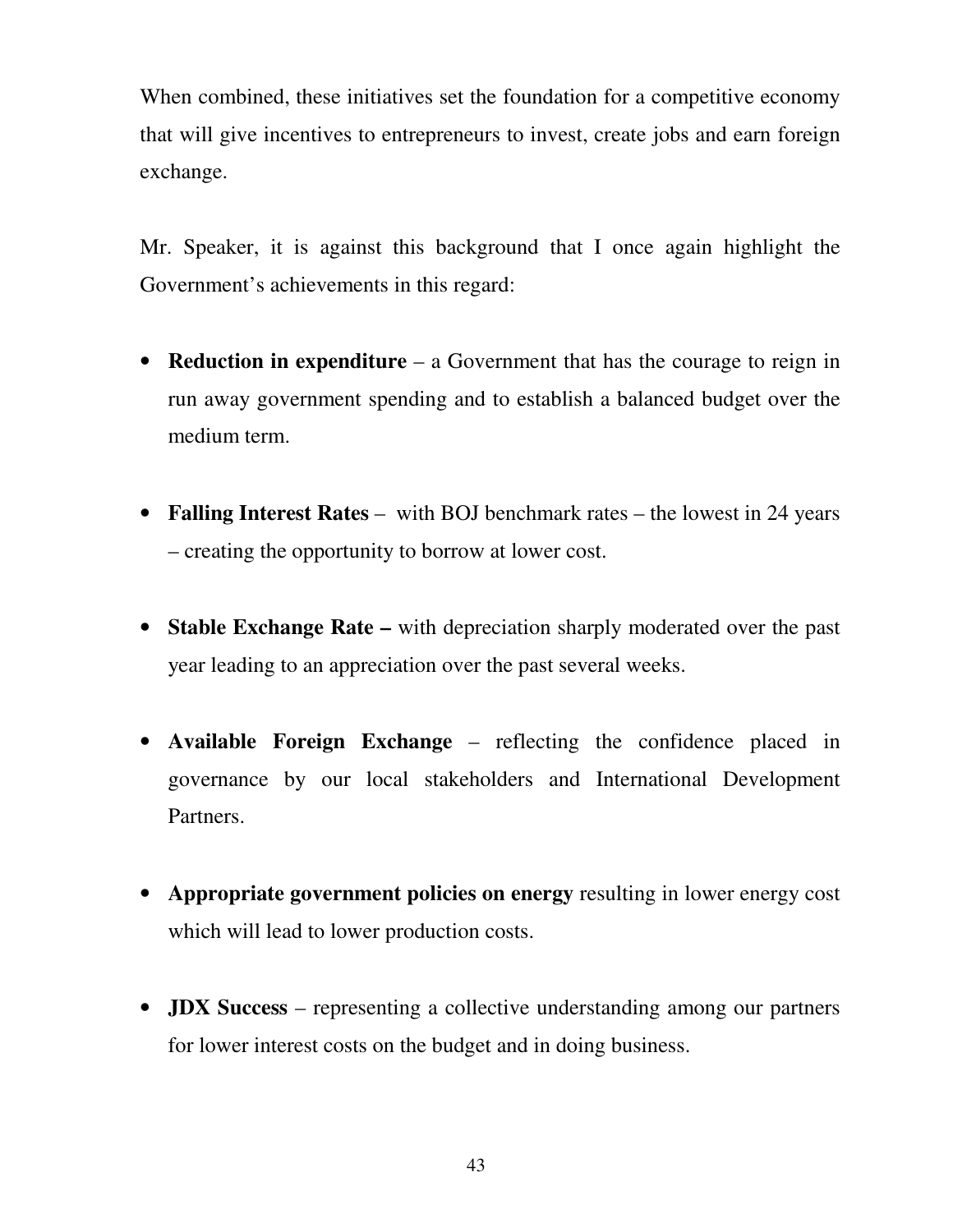- **IMF Agreement** to ensure adequate availability of foreign reserves while observing principles of prudent financial management and debt sustainability.
- **Multilateral Support** which reflects the Government's firm and irrevocable commitment to bring a new and transformative type of governance to the people of Jamaica.
- **Increased Social Safety Net** which reflects the Government's unswerving commitment to assisting our unfortunate people through these difficult times.
- **Fiscal Responsibility Law** adding teeth to the spirit of accountability, transparency and oversight.
- **Poised for Investment** job creation and earning our way to prosperity rather than borrowing our way to poverty.

Mr. Speaker, all combined, we are building the foundation for growth and prosperity. We have now created the fiscal space, the financial stability and the opportunity for the private sector to now take the lead in generating new investments and economic growth.